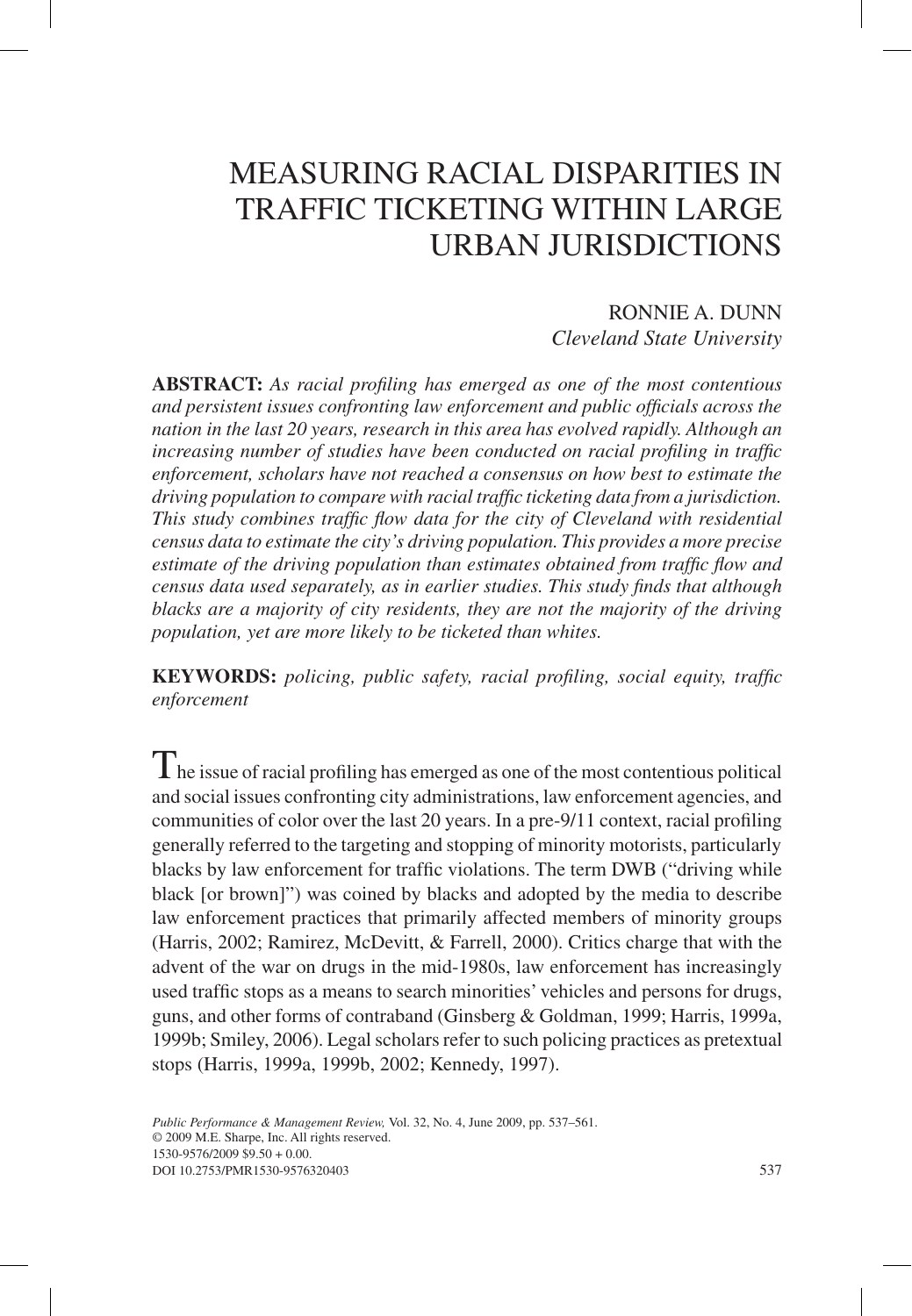Advocacy groups such as the American Civil Liberties Union and the National Association for the Advancement of Colored People, along with politicians, social commentators, and some scholars, cite these practices as a violation of minorities' constitutional protections against unreasonable search and seizure without probable cause and the provision of equal protection under the law under the Fourth and Fourteenth Amendments, respectively (Harris, 1999a, 1999b, 2002; Smiley, 2006). Conversely, other scholars and some law enforcement agencies base the defense of the use of pretextual stops by law enforcement on crime statistics, which reflect a disproportionate number of blacks under the control of the criminal justice system, particularly for drug-related offenses (Fridell, 2004; Kennedy, 1997; MacDonald, 2003; Taylor & Whitney, 1999). Critics of law enforcement's use of such practices argue that the disproportionate representation of blacks in crime statistics is a reflection of the discrimination within the criminal justice system (Harris, 1999a, 1999b, 2002; Mann, 1993; Mauer, 1999, 2006; Western, 2006).

## **Theoretical Perspectives**

The opposing views of proponents and critics of racial profiling are most clearly reflected in consensus theory and conflict theory, which provide theoretical perspectives for examining the racial disparities within the criminal justice system. Consensus theory is the principal theoretical framework that holds that equality is an essential value within the criminal justice system and societal sanctions are imposed objectively on those who break the law. In general, this theory purports that sanctions are applied to behavior irrespective of sociodemographic factors such as the race and socioeconomic characteristics of the offender. Explicit in the argument of many consensus theorists is the presupposition that the disproportionate representation of minorities in crime statistics and the criminal justice system is the result of their increased involvement in criminal behavior, not racial discrimination (Blumstein, 1993; MacDonald, 2003; Taylor & Whitney, 1999; Wilbanks, 1987).

In the original conceptualization of conflict theory, theorists used a social class perspective (Chambliss & Seidman, 1971; Quinney, 1970) to explain that the disparities faced by minorities are foundational and essential to the maintenance of the social order, while others (Bauer & Chambliss, 1997; Gordon, 1988; Hawkins, 1987; Lynch & Patterson, 1996) adapted a racial/ethnic-based perspective of conflict theory to account for the inequalities experienced by minorities within the criminal justice system in particular (DeLisi & Regoli, 1999; Weitzer, 1996). Conflict theory argues that the disparities and inequalities between social groups within the criminal justice system are the result of discrimination and that legal sanctions are applied to those groups (i.e., minorities and the poor) that are perceived as a threat to the status and interests of the elite. According to Cureton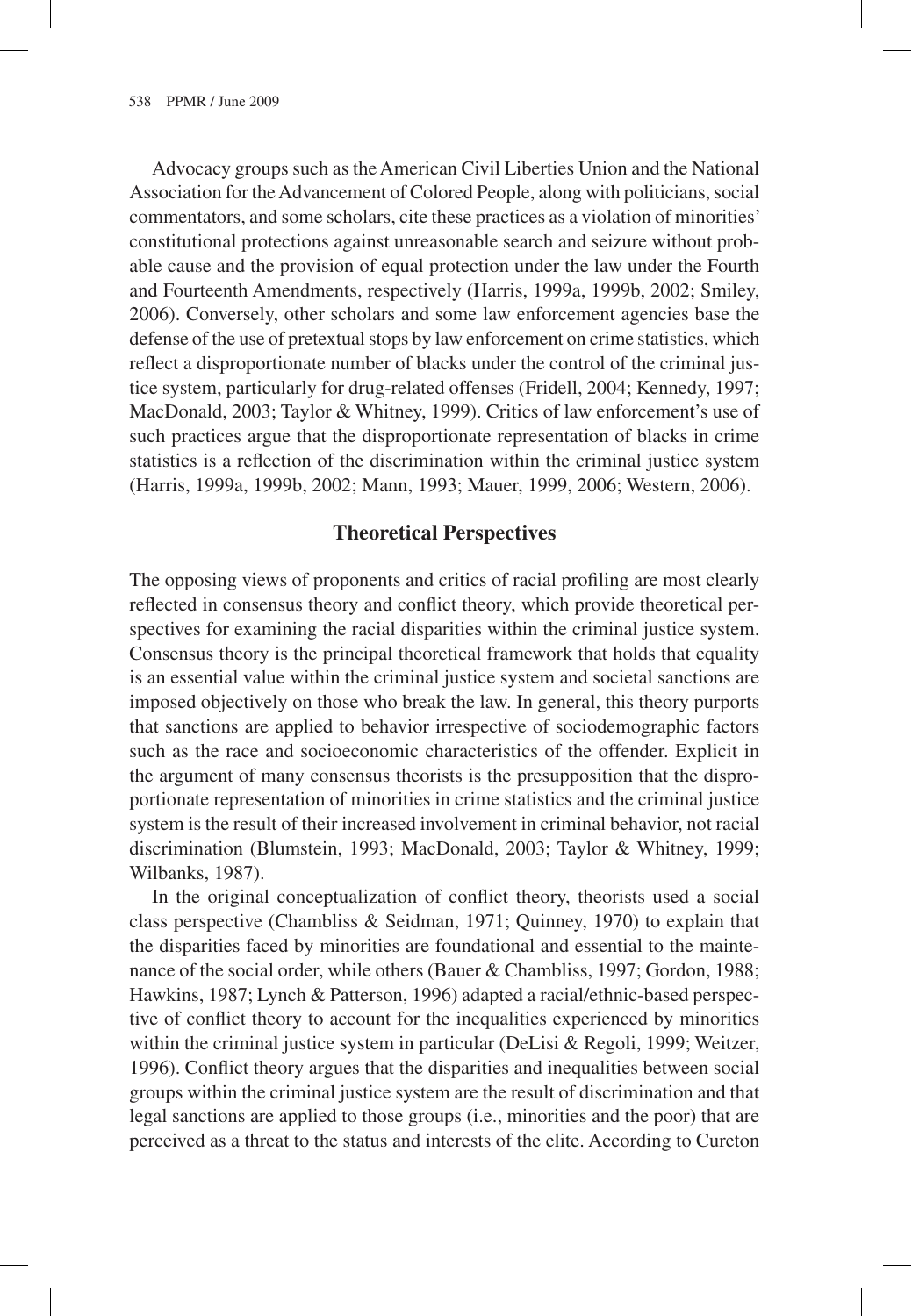(2000), minorities pose such a threat to the social and political order of elites due to their subordinate status, conduct, jealousy and envy, suspicion, and cultural or racial differences.

The results of a number of studies analyzing whether the disproportionate representation of blacks in the criminal justice system is the result of racial discrimination have been mixed, with compelling research and arguments supporting both consensus theory (Blumstein, 1993; Kennedy, 1994, 1997) and conflict theory (Bridges, Crutchfield, & Simpson,1987; Cole, 1995; Milovanovic & Russell, 2001). Mann stated: "The few available studies of this issue offer support to both sides of the question" (1993, p. 139).

The debate among consensus and conflict theorists regarding the racial disparities that exist within the criminal justice system is without resolution. Nonetheless, after thirty years of debate, a delicate agreement has been achieved within the field of public administration, embracing social equity as a principle to be pursued by public administrators and organizations (Collins & Gerber, 2008). Inherent within the concept of social equity are the constitutional principles of fairness, justice, and equal treatment (i.e., protection) under the law.

Shortly after young scholars in the field of public administration convened at the first Minnowbrook conference in 1968 to discuss the strength, weaknesses, and direction of the discipline in the context of the socially tumultuous period of the 1960s, H. George Frederickson identified social equity as perhaps the central characteristic of the New Public Administration (as cited in Esquith, 1998). In accordance with this view, the American Society for Public Administration, one of the field's oldest and most respected professional associations, incorporated social equity into its code of ethics as a value to be promoted by public administration professionals in their work (Brunet, 2006).

As Brunet noted, performance measurement has become "a fact of life in public organizations" (2006, p. 1). He cited criminal justice agencies as having been at the forefront of the measurement movement, beginning with the Federal Bureau of Investigation's use of the Uniform Crime Report in the mid-1930s to collect crime data from police departments across the nation. Whereas public administrators, including those in law enforcement, were traditionally primarily concerned with measuring and evaluating their agencies to ensure they are operating in a cost-efficient and effective manner, social equity is now also a strategic goal that many public organizations and administrators strive to achieve in their delivery of public services.

As Frederickson argued in stressing the need to include social equity as a performance measurement criterion for effectiveness in public administration, "It is incumbent on the public servant to be able to develop and defend criteria and measures of equity and to understand the impact of public services on the dignity and well-being of citizens" (cited in Brunet, 2006, p. 2). Collins and Gerber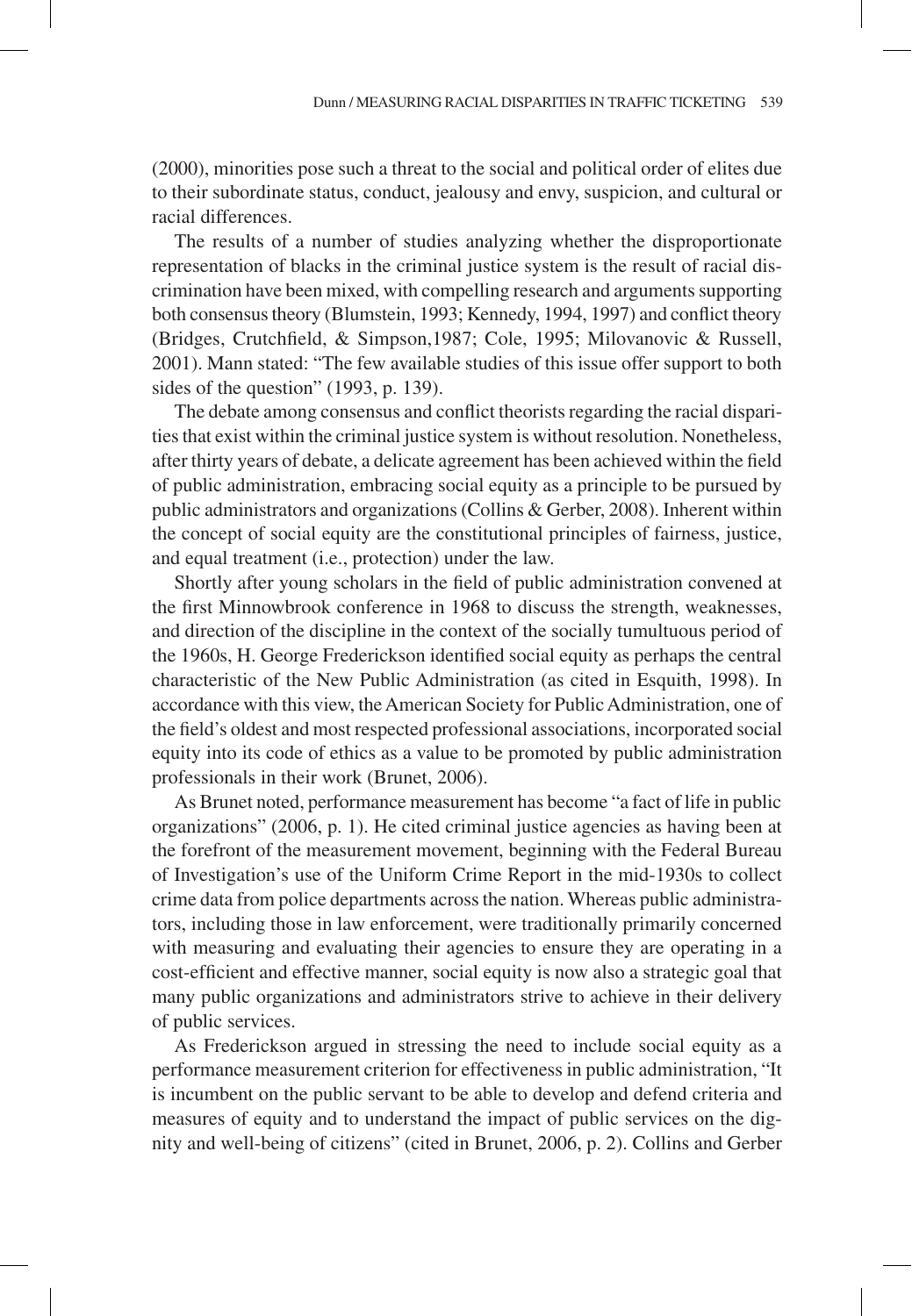pointed out, however, that accepted managerial practices such as performance measurement are not regularly applied to equity-based outcomes in public sector programs and "while most may agree that social equity is important, much less is known about practical ways to manage for improved social equity performance" (2008, p. 1128).

The need to measure social equity is particularly salient for public officials and law enforcement administrators, given the increasing prevalence of the issue of racial profiling across the nation, particularly in cities and regions of the country with large minority populations. The objective of this study is to offer public officials and local law enforcement administrators a performance measurement tool that provides a more precise estimate of the driving population within their municipalities than estimates obtained from the use of traffic flow and census data independently, as used in earlier studies on racial profiling. This study combines traffic flow data for the city of Cleveland with residential census data to estimate that city's driving population, thereby providing city leaders with an efficient method of measuring any potential racial disparities in traffic ticketing patterns within their jurisdiction.

# **Prior Research: Traffic Enforcement and Race**

To determine whether law enforcement practices racial profiling and uses traffic stops to target blacks and other minority motorists for other suspected criminal activity, an increasing number of studies have analyzed traffic ticket distribution patterns within a given jurisdiction as an indicator of racial bias in traffic enforcement (Decker, Rosenfeld, & Rojek, 2002; Farrell et al., 2003; Harris, 1999a, 1999b, 2002; Lamberth, 1996). An increasing number of states, including Connecticut, Maryland, Massachusetts, Missouri, Oregon, Rhode Island, and Texas, have begun to collect and analyze statewide traffic-stop data in response to the growing public concern and perception of racially biased traffic enforcement by state and local law enforcement agencies (Fridell, 2004).

Traffic stops are the most frequent type of interaction that citizens have with police, as reported in the Bureau of Justice Statistics' Police–Public Contact Survey. Nineteen percent of the U.S. population age 16 or older had face-to-face contact with police in 2005, 56 percent of which resulted from a traffic stop. Although the rate at which black, white, and Hispanic motorists were stopped by police were similar—8.1, 8.9, and 8.9 percent respectively—black and Hispanic drivers were searched at higher rates than whites—9.5, 8.8, and 3.6 percent respectively (Durose, Smith, & Langan, 2005). Although the Police–Public Contact Survey provides aggregate data on traffic stop rates and post-stop outcomes by racial group at the national level, these self-report data are not compared to official police records (i.e., a traffic ticket database); therefore, they provide limited insight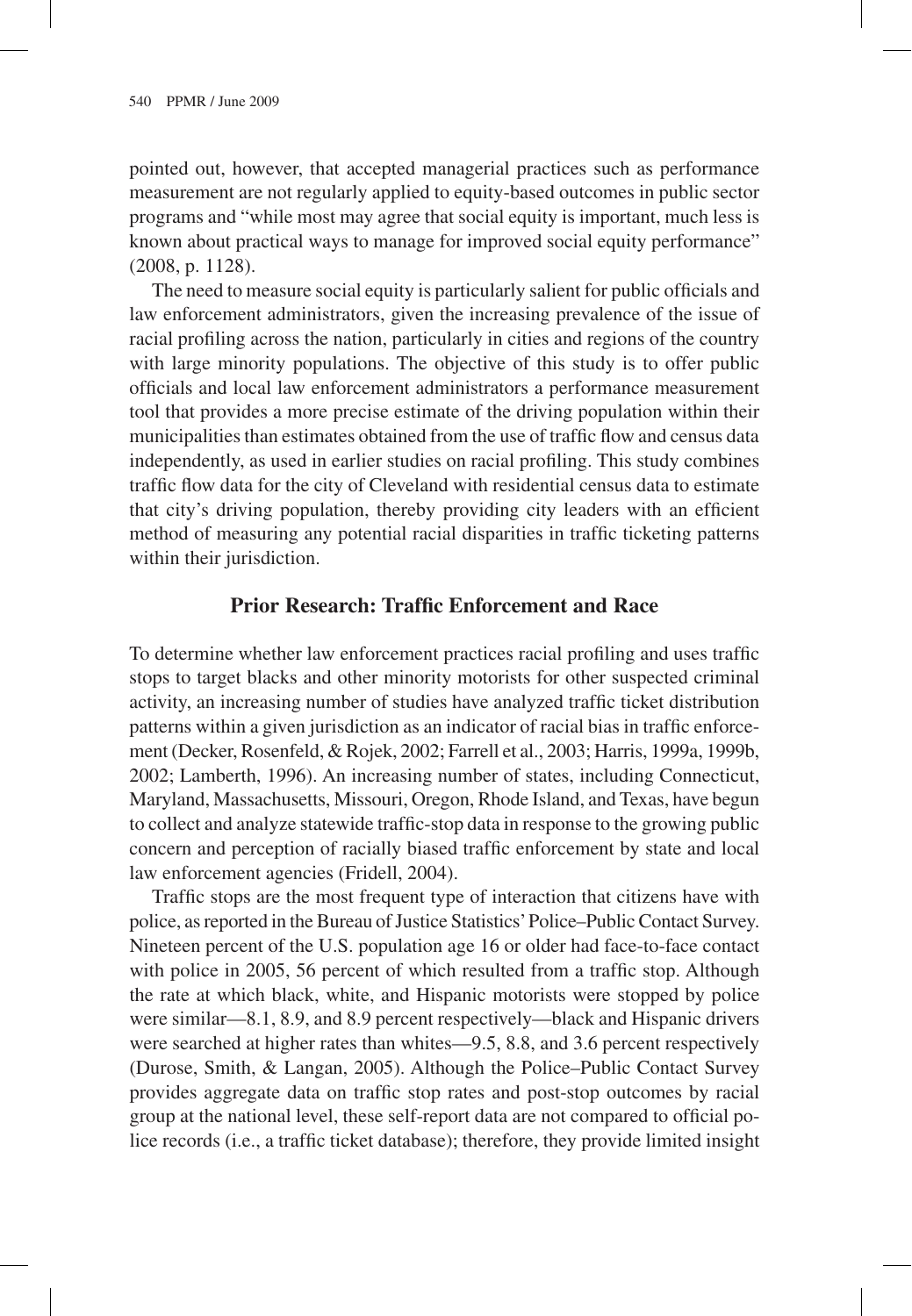into racial traffic enforcement practices and patterns at the state and local levels (Engel, Calnon, & Bernard, 2002).

Central to the analysis of racial disparities in traffic ticket distribution within a specific geographic area is the definition and measurement of the relevant driving populations. The driving population is the pool of persons eligible to be ticketed within a particular jurisdiction, which is compared to the traffic ticketing data for the given jurisdiction to determine any racial disparities in traffic enforcement. In that the racial composition of the driving population in a specific geographic area or jurisdiction is not generally known, it must be estimated. The comparison of the demographic characteristics of the driving population with that of persons ticketed within the jurisdiction provides a benchmark or an estimate of the expected percentage of traffic stops of motorists of each race within the jurisdiction if there is no racial bias in traffic law enforcement (Engel & Calnon, 2004; Fridell, 2004). While various methods of defining the driving population have been used in the empirical research conducted to date, scholars have yet to reach a consensus on the optimal method of defining this population (Farrell et. al., 2003).

Lamberth's (1996) research of racial profiling along portions of Interstate 95 (I-95) in the state of New Jersey is one of the earliest and most cited empirical studies of racial profiling in a pre-9/11 context. In this study, Lamberth compared ticketing data from a database of all traffic stops and arrests made by the state police with data obtained from traffic and violator surveys conducted by his research team to determine whether blacks were being stopped in disproportion to their numbers among the driving population along stretches of I-95 in the state. In the traffic survey, members of Lamberth's research team posted at four designated sites along the interstate noted the number of black motorists and the state on the vehicles' license plates, with the exception of large trucks, tractor trailers, buses, and government vehicles, which was used to define the racial composition of the driving population (*State v. Pedro Soto*, 1996). The state vehicle registration data were compared with 1990 census data from the 11 states in which almost 90 percent of the vehicles observed were registered.<sup>1</sup> The percentage of motorists from each racial group observed speeding was then compared to the percentage of tickets administered to members of each racial group in the areas of the interstate under investigation. Lamberth found that blacks were disproportionately stopped and ticketed by law enforcement in the observation areas along I-95 in relation to the percentage of the driving population blacks represented in the respective geographic areas.

In the violator survey, Lamberth's (1996) research team supervisor traveled a designated stretch of the New Jersey Turnpike with the cruise control of his vehicle set at the posted 60-mph speed limit and recorded the number of vehicles that passed his vehicle, the number that he passed, and the number with black occupants (*State v. Pedro Soto*, 1996). The use of the violator survey strengthened Lamberth's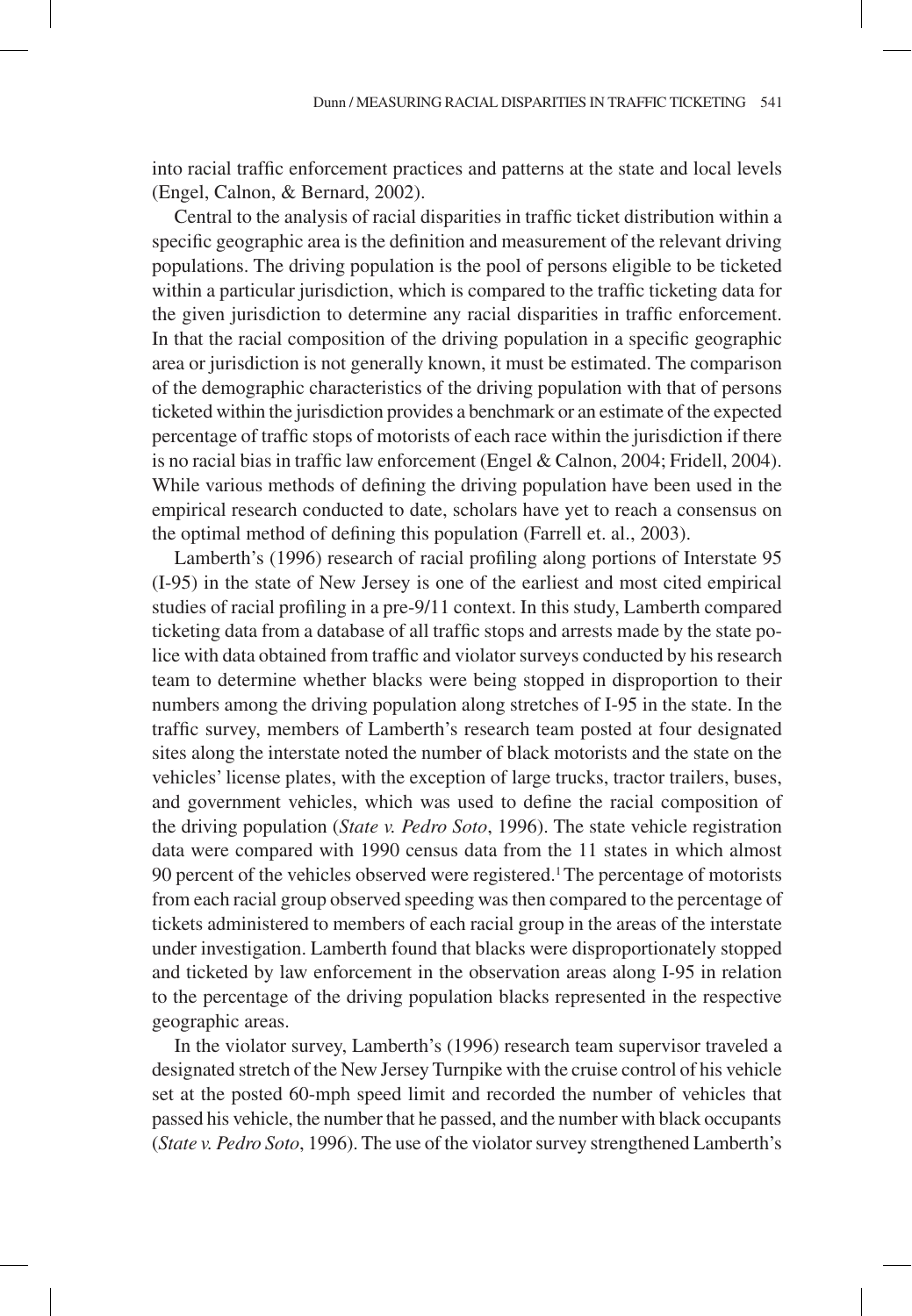research by providing a relatively precise measure of the percentage of speeders from each racial group to compare against the actual traffic ticketing data.

Lamberth (1996) found that blacks represented 13.5 percent of the driving population along the stretch of I-95 under investigation, which was consistent with the census data from the 11 states in which the majority of the vehicles observed were registered. While blacks represented 15 percent of those observed speeding in the violator survey, they were 46.2 percent of those that received traffic citations, constituting an absolute disparity of 32.7 percentage points  $(46.2 - 13.5)$ percent). Lamberth concluded that it was highly unlikely that such a significant disparity between the percentage of blacks observed speeding and the percentage of citations administered to blacks could have occurred by chance (*State v. Pedro Soto*, 1996).

Lamberth's unpublished reports and his methodology in investigating the traffic enforcement practices of New Jersey State Police and the Maryland Highway Patrol were instrumental in formulating the empirical aspects of Harris's (2002) study of racial profiling in Akron, Dayton, Toledo, and Columbus, Ohio (personal communication with Harris, October 20, 1999). Harris used the physical descriptions included in the computerized traffic files maintained by the municipal courts to determine the race of those ticketed. His review of the traffic ticket data in Akron, Toledo, and Dayton for 1996, 1997, and 1998 and for 1996 and 1997 in Columbus/Franklin County (the only years the data were available) revealed that blacks were issued 37.6 percent, 31.0 percent, 50.0 percent, and 25.2 percent of the traffic tickets in these cities, respectively.

Harris (2002) defined the driving populations in his study by the racial composition of the driving-age population for blacks and non-blacks.2 Using census data on population by place of residence for each city, he defined the driving age as those persons between the ages of 15 and 75.3 Harris further refined his estimate of the driving-age population using data compiled by the U.S. Federal Highway Administration National Personal Transportation Survey. This survey reported that, nationally, 21 percent of black households did not own a motor vehicle. Accounting for the percentage of black households without access to a vehicle further reduces the percentage of blacks in the driving population, thus increasing the probability of blacks' being ticketed in each city when compared to the traffic ticketing data. The likelihood of blacks being ticketed in comparison to non-blacks increased from 2.02 in Toledo and 2.04 in Akron to more than 2.7 times in both cities and from 1.8 times in Dayton and Columbus/Franklin County to 2.5 and 2.4 times, respectively (Harris, 2002).

The methods of defining the driving population utilized by both Lamberth (1996) and Harris (2002) have limitations. While scholars tend to agree that traffic observation methods provide a relatively precise estimate of the racial composition of the motorists in specific areas under observation, observational methods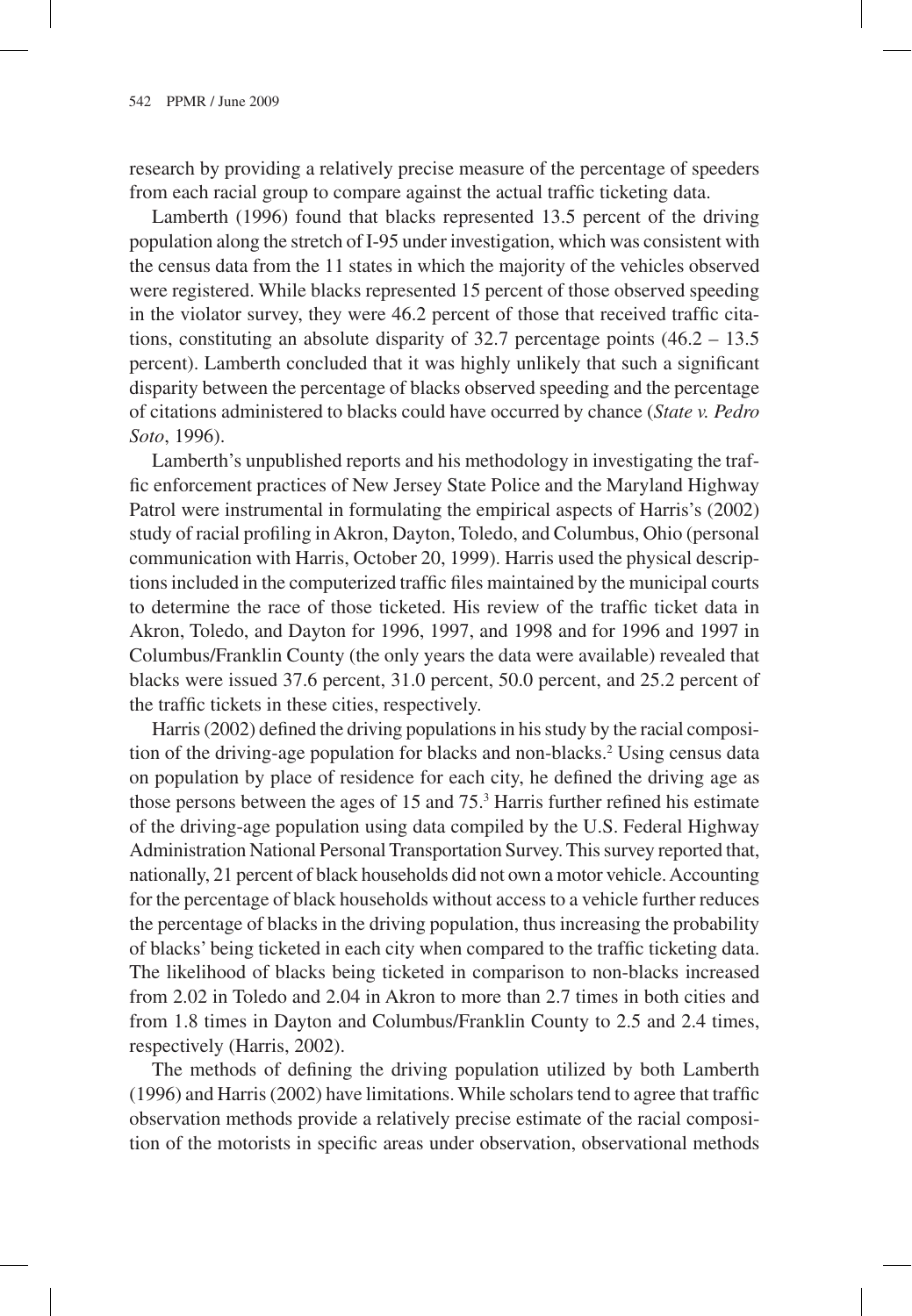are more difficult to implement within large geographic areas such as cities, given cities' porous boundaries and their vast network of traffic arteries. Some researchers have used samples of selected subareas within cities to collect traffic observation data. Although this method can provide a relatively accurate estimate of the racial composition of the driving population within the specific observation area, the findings are not generalizable to the city as a whole in that the observation sites in studies that have employed this method were not randomly selected. Rather, traffic observation sites are often those identified by the law enforcement agency or noted within the traffic ticketing data as having high volumes of traffic, traffic citations/violations, or accidents (Engel et al., 2006; Fridell, 2004). The use of observation sites identified by the law enforcement agency or those areas where high volumes of traffic citations are written can be problematic. Reliance on these sites to collect observational data can, in essence, create a self-fulfilling prophecy (Harris, 2002). From an administrative perspective, it would be rational for police officials to direct researchers to those areas where they have traditionally allocated and expended their agency's traffic enforcement resources and the increased number of traffic tickets written in this area, which may be a function of the heightened police presence in the area and then becomes the justification for the concentration of traffic enforcement activities in this location.

Additionally, the use of a rolling survey as utilized by Lamberth (1996) with observation vehicles with their cruise control set at 60 mph is not feasible within an urban context in that the speed limit on most city streets within the United States are generally 35 mph or below, and the standard cruise control equipment on most passenger vehicles can only be set at speeds of 60 mph or above. Therefore, using direct observational methods to estimate the racial composition of a sizable city is logistically impractical, given these limitations and the considerable manpower and financial cost required to collect representative data of a city's vast network of traffic arteries.

Harris's (2002) use of the driving age refines the measurement of the residential population from which the driving population is drawn in the cities included in his study. However, as noted by Farrell et al. (2003) in their study of racial profiling in Rhode Island, Harris's use of census data for only residents of driving age within the respective cities in the study does not provide an accurate estimate of a city's driving population in that it fails to account for those drivers on the roads who live outside the city in question (Decker et al., 2002; Fridell, 2004). A considerable portion of the traffic that utilizes a city's streets are transient motorists drawn from a city's hinterlands by various push-and-pull factors such as work, shopping, entertainment, and other inducements, which are not accounted for in Harris's model (Carroll, 1955; Fridell, 2004). In addition, while adjusting for the percentage of black households that did not own or have access to a motor vehicle, Harris failed to adjust for the percentage of non-black households without access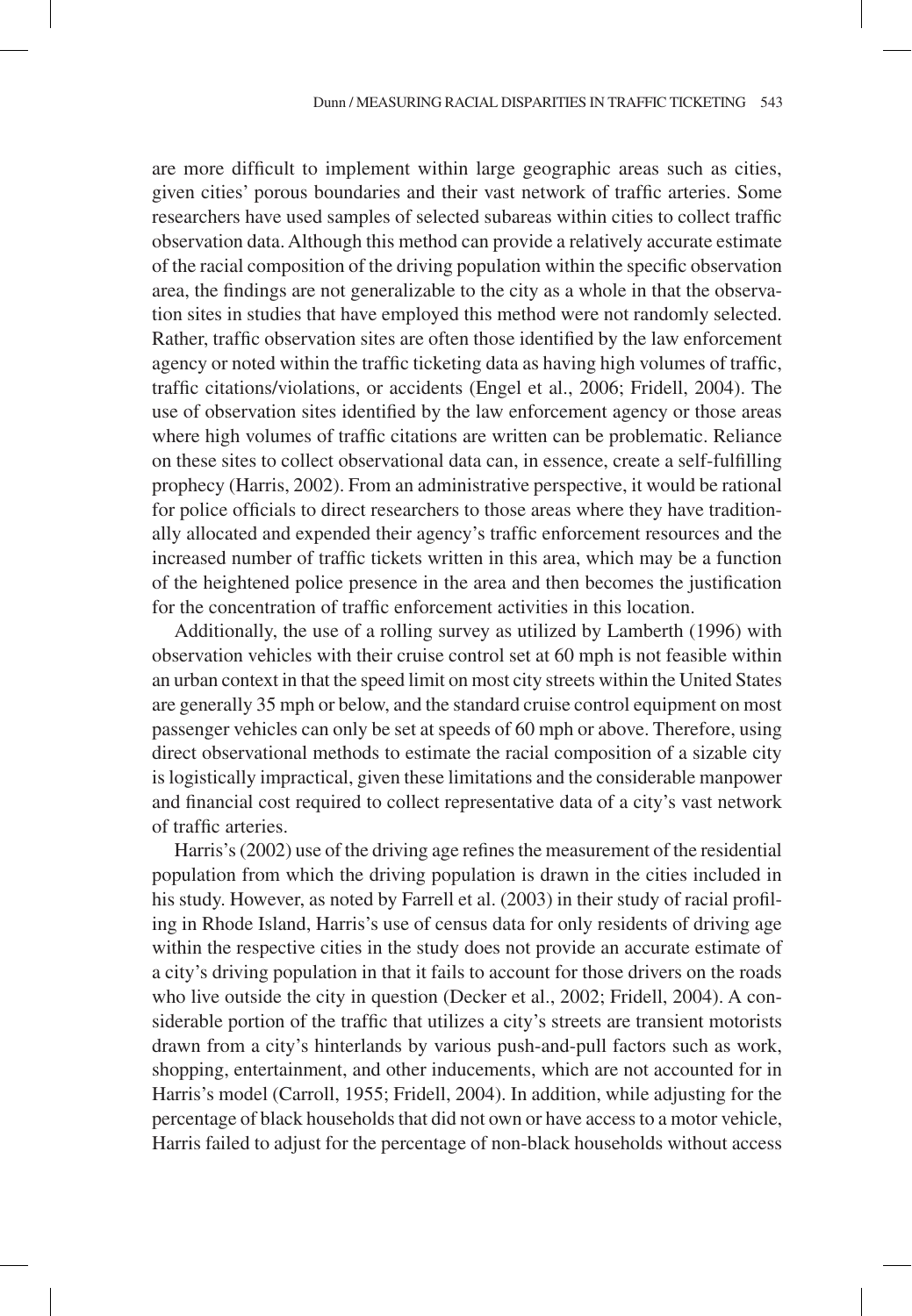to a motor vehicle, which included all other minorities as well as whites. By adjusting for persons within each racial group without access to a motor vehicle, the pool of drivers from each racial/ethnic group eligible to be ticketed by police is further reduced, which in turn could reduce any racial disparities noted between racial/ethic groups when compared to the actual traffic ticketing data.

In some states where statewide traffic stop data is being analyzed, researchers use Department of Motor Vehicle demographic data on licensed drivers living in a particular geographical area to define the composition of the driving population (Fridell, 2004; Zingraff et al., 2003). Although this provides a picture of persons licensed to drive on the roads within a given jurisdiction, it fails to capture the transient, out-of-state motorist population. This method also does not necessarily provide the needed racial demographic data, as the trend for states, such as Ohio, is not to include the race of motorists on driver's licenses—only their eye and hair color, height, and weight (Fridell, 2004).

Given the constant flow of persons crossing a city's boundaries and traveling its roadways, the use of a gravity model as utilized by Farrell et al. (2003) in their study of racial profiling in Rhode Island provides a more comprehensive method of estimating the racial composition of a jurisdiction's driving population than Harris's (2002) use of the target city's residential census data or Department of Motor Vehicle records to determine who is driving on a city's streets at a given point in time. The use of a gravity model is also more efficient from a cost and manpower perspective than the use of Lamberth's (1996) observational methods to obtain representative data at the city level.

Social scientists use gravity models to forecast the movement of people, commodities, and information between geographic locations (e.g., cities, counties, etc.). Gravity models are based on the notion that "the magnitude of a city's influence on its surrounding hinterland . . . will depend upon . . . the size of the city exerting the influence, and the distance of such city from the affected persons" (Carroll, 1955, p. 149). The influence of the central city is proportional to the city size and inversely related to the distance over which this influence acts.

While the use of a gravity model provides a far-reaching, regional estimate of the driving population, it does not provide the demographic precision of the driving population that Harris's (2002) use of driving-age and vehicle ownership adjustments afford. Through the use of the gravity model and driving-age and vehicle ownership-adjusted census data, this study addresses the limitations of the research methods used by Lamberth (1996), Harris, and Farrell et al. (2003). These integrated methods account for the possibility that any racial disparities found in the analysis of the traffic-ticketing data are the result of the disproportionate representation of racial/ethnic groups as residents within the target city and as drivers on the jurisdiction's roadways. They provide a more precise measure of the driving population at risk of being ticketed by police within the designated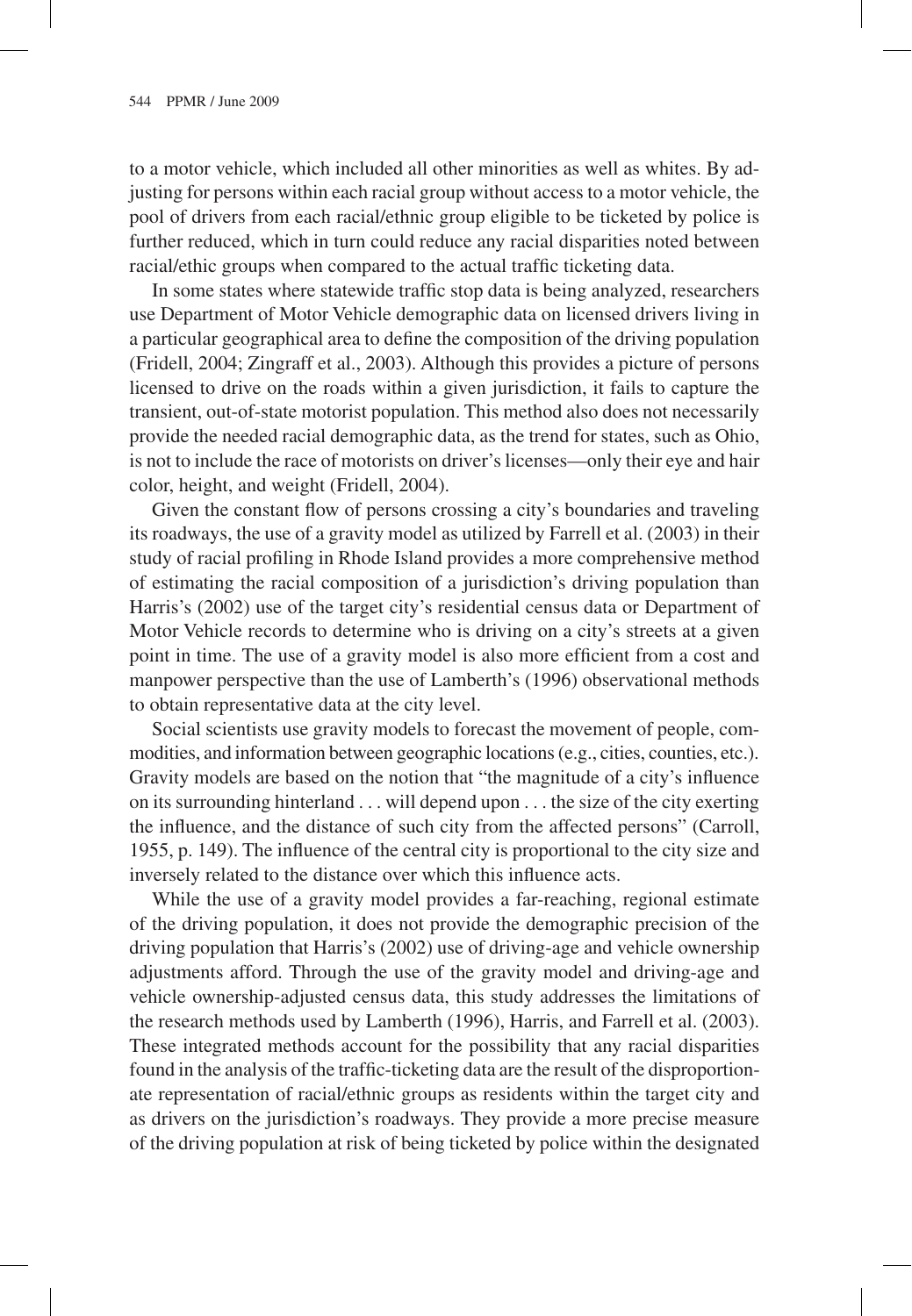geographic area. These combined methods provide a rather literal census count of persons of driving age with access to a motor vehicle within each racial group who are within the region or orbit of the city's gravitational pull and estimated to drive on the city's streets and thus eligible to be ticketed by police; whereas Harris's (2002) use of the driving age only to define the driving population within each racial group only accounts for persons of driving age within the city and not from the larger metropolitan region. As stated, nor does Harris account for and reduce the non-black driving population, which includes whites and other minorities, by the portion of this population that does not have access to a motor vehicle as is done for the black driving population. This can lead to an overestimation of the size of the non-black driving population and distort the magnitude of the disparities observed between racial groups once the driving population data are compared to the actual traffic ticketing data for the jurisdiction.

This study does not, however, account for possible disparities in ticketing of motorists of a particular racial/ethnic group on roads with high levels of police traffic enforcement activity, nor does it account for the possibility that racial/ethnic groups are significantly different in their traffic law–violating behavior (Fridell, 2004). Another limitation is that this study does not account for the possibility that due to their relative lower economic status in relation to whites, blacks may drive older, less well-maintained cars and therefore draw increased attention from the police, resulting in blacks' being subjected to more traffic stops and citations (Alpert, Dunham, & Smith, 2007). Paradoxically, these types of traffic stops are by definition the pretextual stops that are at the heart of the racial profiling debate, as blacks argue that equipment violations are among the alleged minor traffic infractions used by police as a guise to effect a traffic stop to execute further investigative procedures (Harris, 2007).

Given these limitations, findings of disproportionate ticketing of a particular racial/ethnic group cannot be taken as conclusive evidence that such disparities are the result of police specifically targeting members of a particular group for traffic citations solely based on their race/ethnicity. The aforementioned research conditions must be met before such conclusions can be reached (which is not the objective of this study). Rather, the objective of this study is to provide a more precise method of estimating the driving population than the methods used in earlier studies of racial disparities in traffic enforcement.

# **The Data**

This study used three sets of data. The first was the Cleveland Police Department's traffic ticket database. This database contains 182,980 traffic tickets written over a two-year period, noting the motorist's race. The Cleveland Police Department began collecting data on the race of motorists ticketed in 1999 (personal commu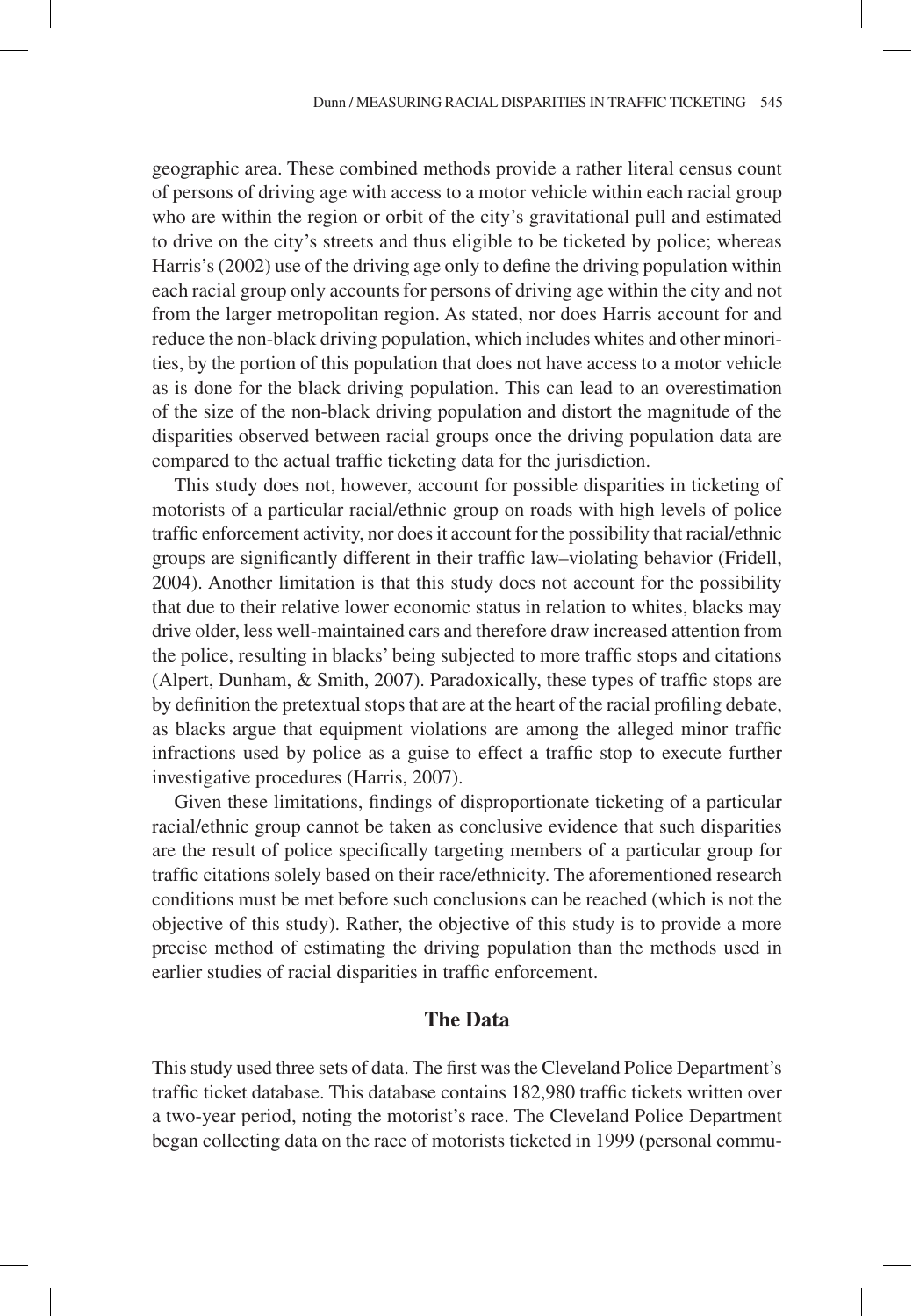nication with Cleveland Police Department database administrator, April 2003). Along with the race of the motorists, the tickets included the ticket citation number, the date and location of the traffic stop, the gender and birth date of the motorist, the year and make of the vehicle, the number of offenses the motorist was cited with (up to five violations can be noted on each ticket), the police district (or traffic unit) that issued the ticket, and whether an arrest was made. The race of the motorist, the location, and the year are the only variables on the traffic ticket that were used for analysis in this study. The racial/ethnic categories used by the Cleveland Police Department to identify the race/ethnic of motorists were: black, white, Hispanic, Arab, and unknown.<sup>4</sup> With the exception of black and white the racial/ethnic categories used in the ticketing data were inconsistent from year to year. Therefore, motorists belonging to all other racial/ethnic groups and those identified as unknown were categorized as other.

The second set of data used was the 2000 Compress Trip Distribution Model (a gravity model) for the City of Cleveland obtained from the Northeast Ohio Areawide Coordinating Agency (NOACA), the regional planning agency for Northeastern Ohio. The gravity model provided an estimate of Cleveland's driving population. According to the gravity model, an estimated 3,072,880 vehicle trips were made between Cleveland and areas within and outside of the agency's service area during a 24-hour period in 2000. In this study, vehicle trips include all vehicles except buses, and each vehicle trip represents one motorist.

The third set of data used was residential demographic data on race, age, and household vehicle ownership extrapolated from the 2000 U.S. Census of Population.5 These data were used to weight the output from the gravity model data to estimate the racial composition of the driving age population with access to a motor vehicle among the estimated 3,072,880 motorists from the 13 counties in the model that contribute to Cleveland's driving population. The racial categories used to define the driving population were black, white, and other (all other racial/ethnic groups). Adjusting the census data for driving age, whites represent 53 percent (1,625,560) of Cleveland's driving population, Blacks represent 40 percent (1,242,418), and persons of other races constitute the remaining 7 percent (204,902). Further refining the driving age estimate by persons of driving age with access to a motor vehicle, whites represent an estimated 48.3 percent (1,483,815) of Cleveland's driving population, blacks represent 37.9 percent (1,163,703), and persons of other races constitute 6.1 percent (186,329). The demographics of the remaining 7.8 percent (239,034) of the driving population are unknown.<sup>6</sup>

# **Data Analysis**

The traffic tickets in the computer database were used to analyze the traffic ticketing patterns in the city of Cleveland by race over the two-year period. The driving-population estimate was compared to the actual number of traffic tickets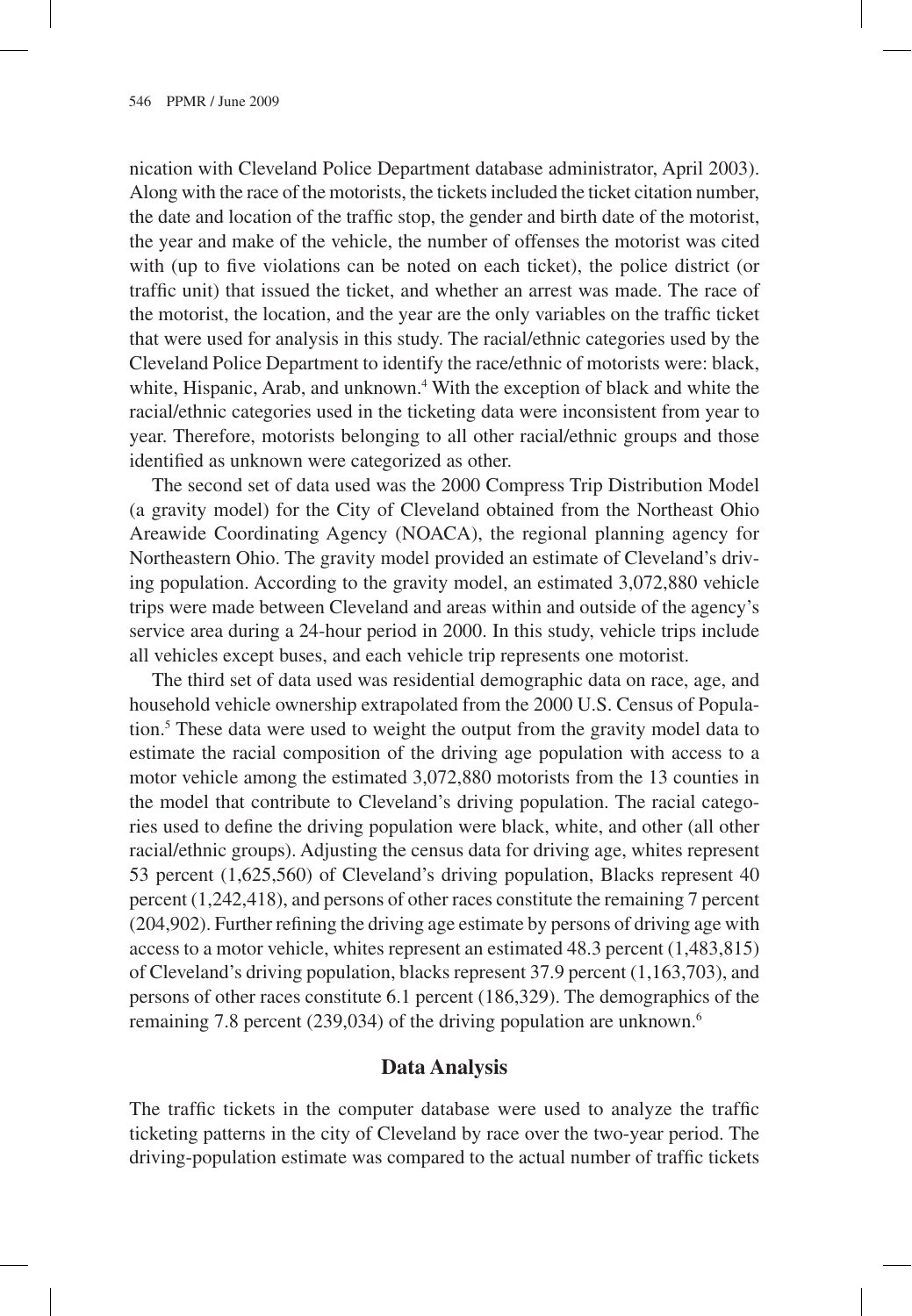from the database administered to members of each racial group. The estimated percentage of black motorists in Cleveland's driving population, as derived from the gravity model and census data, was then compared with the percentage of blacks that received traffic tickets to determine whether blacks were disproportionately ticketed within the city.

## **The City**

Cleveland had a population of 478,000 in 2000. It is the second largest city in the state of Ohio and is the center of the state's largest metropolitan area. The city's residential population was 51.0 percent black, 41.5 percent white, and the remaining 7.5 percent of its residents belonged to other racial groups. The city of Cleveland has the largest black population in the state of Ohio and is the third most racially segregated city in the country, with blacks primarily concentrated on the city's East side, whites concentrated on the city's West side, and Hispanics concentrated on the near West side (Salling, 2001). Sixty percent of the city's residents live in neighborhoods in which 90 percent or more of the residents are of the same race (Smith & Davis, 2002).

To provide further context, the city of Cleveland was sued by the Shield Club, a black police officers fraternal organization, in 1972 for discrimination in the hiring, promotion, and recruitment of minority police officers. The city was found guilty, and a consent decree was signed in 1977 requiring the police department to increase its minority representation to 33.3 percent, roughly reflecting the city's racial demographics at the time. The consent decree was settled in 1995, as the department met the 33.3 percent minority threshold in 1994.

As of December 2008 there were 1,654 sworn officers in the Cleveland Police Department, 64 percent of whom were white, 27 percent black, 8 percent Hispanic, and 0.09 percent of some other race/ethnicity. The police department's command staff, which consists of the chief, 4 deputy chiefs, and 11 commanders, includes one black male and one Hispanic male as deputy chiefs, and five black male and one white female commanders.7 The remainder of the command staff is comprised of white men. The department has had two African-American chiefs of police; a man in 1994 and a woman in 2001. Despite efforts to bring the minority representation within the department in line with the demographics of the city, there is still a considerable imbalance between the internal racial demographics of the Cleveland Police Department (36 percent minority) and the external demographics of the city it serves (58.5 percent minority).

#### **The Gravity Model**

The gravity model used in this study to estimate Cleveland's driving population covers the region's metropolitan planning organization's service area, which includes Cuyahoga, Lorain, Medina, Geauga, and Lake counties. Cleveland is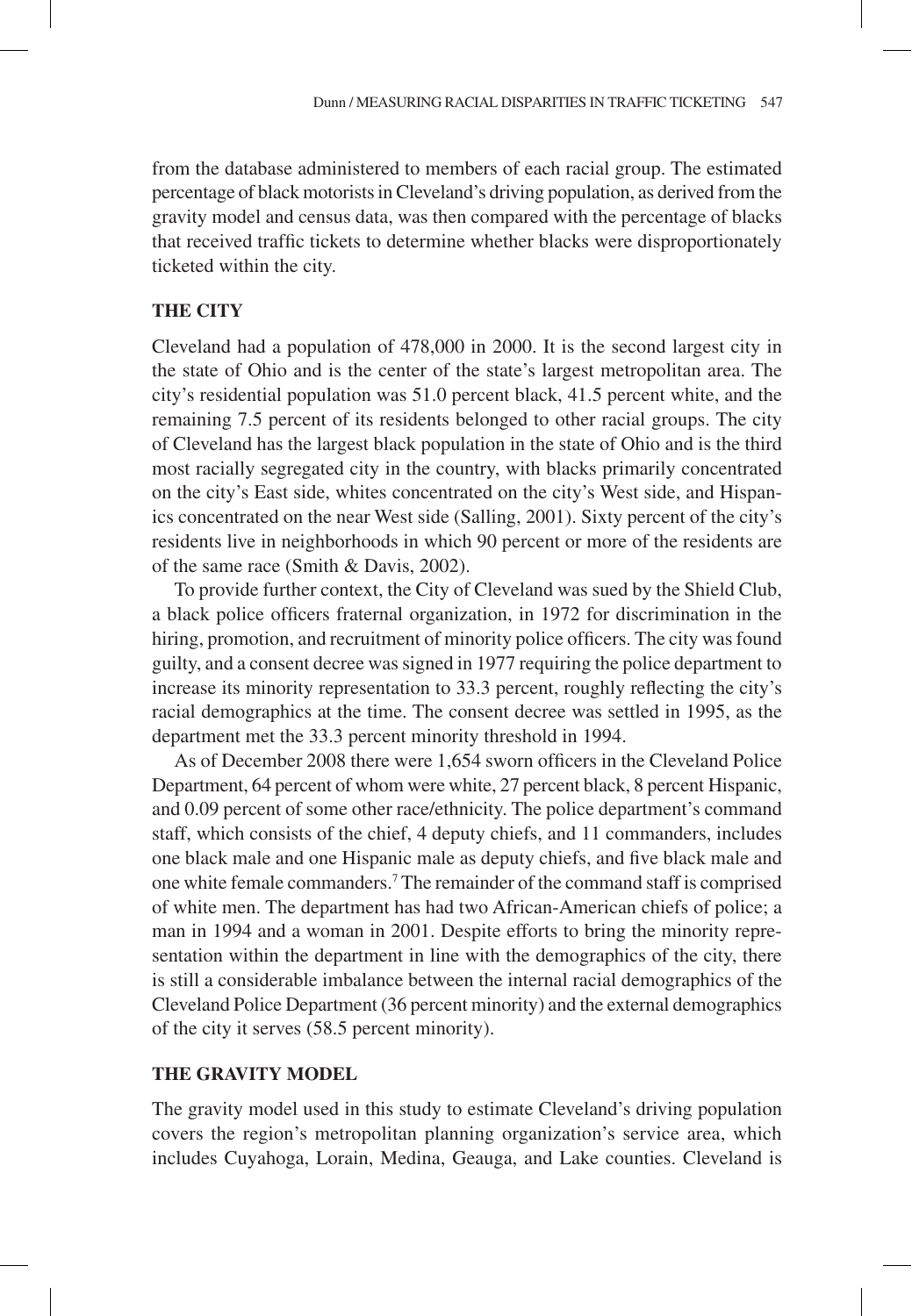in Cuyahoga County. The city of Cleveland is identified separately from the remainder of Cuyahoga County in the model. According to the agency's chief technical advisor, the areas outside of the agency's service area that contribute to Cleveland's driving population and are included in the model are Erie, Huron, Ashland, Wayne, Summit, Portage, Trumball, Ashtabula counties and areas of the contiguous United States beyond these abutting counties.<sup>8</sup>

The gravity model is presented in a matrix with the districts or counties included in the model listed as both row and column heads (see Table 1). For the purposes of this study, only the trips under the first row and column, reflecting all trips to Cleveland from the contributing counties and from Cleveland to these counties, are of interest. Reading from left to right, the rows represent the number of trips made from Cleveland to the surrounding counties. The columns list the number of trips made from the respective counties to Cleveland. The city of Cleveland appears as both a row and a column head at the vertex of the matrix, and the number of trips at this row/column intersection is counted twice in the model, reflecting internal trips made from one location to another within the city.

The racial composition of metropolitan Cleveland's daily driving population of 3,072,880 was defined by weighting data from the gravity model with residential age and racial demographic data from the 2000 census for the 13 counties included in the model. Whereas defining the driving population of a city with Harris's (2002) method of using the age and racial demographic data of only the residents living within the target city does not provide a precise measure of all the drivers on the city's roadways, this method was used in conjunction with the census data on race from each contributing jurisdiction in the gravity model to account for the transient, non–city resident motorists, which further hones the driving population estimate of the target city of Cleveland.

Using the same age group parameters as Harris (2002), the driving age population was combined with data from the 2000 census detailed tables Sex by Age. These data tables were downloaded from the Census Bureau Web site for the total population and persons of both sexes within the following racial groups from the contributing counties: non-Hispanic/Latino white alone, black alone, Hispanic, American Indian Alaska Native alone, Asian alone, native Hawaiian or other Pacific Islander alone, some other race alone, and two or more races. The age cohort columns for people between the ages of 15 and 75 were compiled, and totals for each racial group were computed.9 All racial groups except white and black were categorized as other.

As noted by Harris (2002) and reported in the National Personal Transportation Survey, the percentage of households in America without a vehicle differs by race and ethnicity. Thus, access to a motor vehicle and the likelihood of being ticketed by police is not equal for members of all racial/ethnic groups (Fridell, 2004; Harris, 2002). In general, vehicle ownership is lower among minority households than among white households.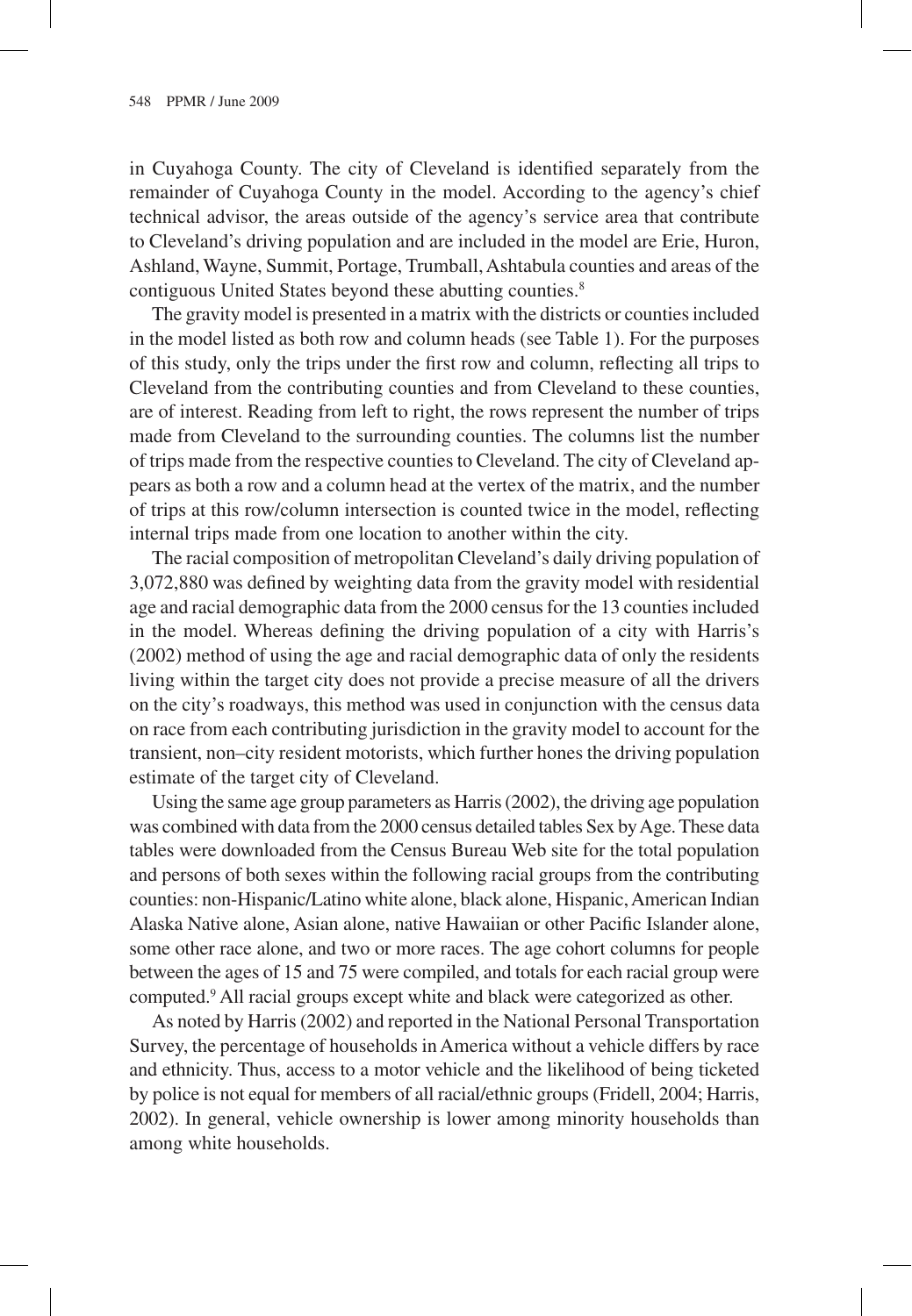| ;                                                               |
|-----------------------------------------------------------------|
|                                                                 |
|                                                                 |
|                                                                 |
|                                                                 |
|                                                                 |
|                                                                 |
|                                                                 |
|                                                                 |
|                                                                 |
| ı<br>֖֖֖֢ׅ֖֖֖֖ׅ֖֧֧ׅ֪֪֧֚֚֚֚֚֚֚֚֚֚֚֚֚֚֚֚֚֚֚֚֚֚֚֚֚֚֚֬֝֓֞֝֬֓֞֬֝֓֞֝֬ |
| :<br>!<br>֓֕֡                                                   |
|                                                                 |
|                                                                 |
|                                                                 |
|                                                                 |
|                                                                 |
|                                                                 |
|                                                                 |
|                                                                 |
| i                                                               |
| 1<br>i<br>ׇ֚֘֡<br>֚֚                                            |
|                                                                 |
| ı                                                               |
|                                                                 |
| ļ                                                               |
|                                                                 |
|                                                                 |
|                                                                 |
| י                                                               |

| districts                                                                              | City of<br>Cleveland | Cuyahoga<br>County-<br>Cleveland | Lorain County   | Medina  | Geauga  | Lake              | Outside<br>NOACA | Total Trips |
|----------------------------------------------------------------------------------------|----------------------|----------------------------------|-----------------|---------|---------|-------------------|------------------|-------------|
|                                                                                        | 960,979              | 448,704                          | 24,366          | 10,494  | 8,373   | 32,085            | 40,935           | 1,525,936   |
| City of<br>Cleveland<br>Clyahoga<br>County-<br>Cleveland<br>Cleveland<br>Lorain County | 448,747              | 1,517,683                        | 60,871          | 26,242  | 30,672  | 59,806            | 93,208           | 2,237,229   |
|                                                                                        | 24,382               | 60,900                           | 577,197         | 14,709  |         | 1,411             | 34,235           | 713,563     |
|                                                                                        | 10,531               |                                  | 14,715          | 236,726 | 491     | 1,055             |                  | 351,623     |
| Medina<br>Geauga                                                                       | 8,358                | 26,216<br>30,068                 | 738             | 06t     | 129,654 |                   | 61,889<br>15,583 | 205,664     |
| Lake                                                                                   | 32,068<br>61.879     | 59,809                           | 1,413<br>45,673 | 1,054   | 20,180  | 20,168<br>472,554 | 14,991           | 602,069     |
| Outside<br>NOACA                                                                       | 879                  | 160,067                          |                 | 56,051  | 23,444  | 25,963            | 01,757           | 174,834     |
|                                                                                        |                      |                                  |                 |         |         |                   |                  |             |
| <b>Total Trips</b>                                                                     | ,546,944             | 2,304,052                        | 724,973         | 345,766 | 213,543 | 0.13,042          | 862,598          | 5,110,918   |
| Note: NOACA = Northeast Ohio Areawide Coordinating Agency                              |                      |                                  |                 |         |         |                   |                  |             |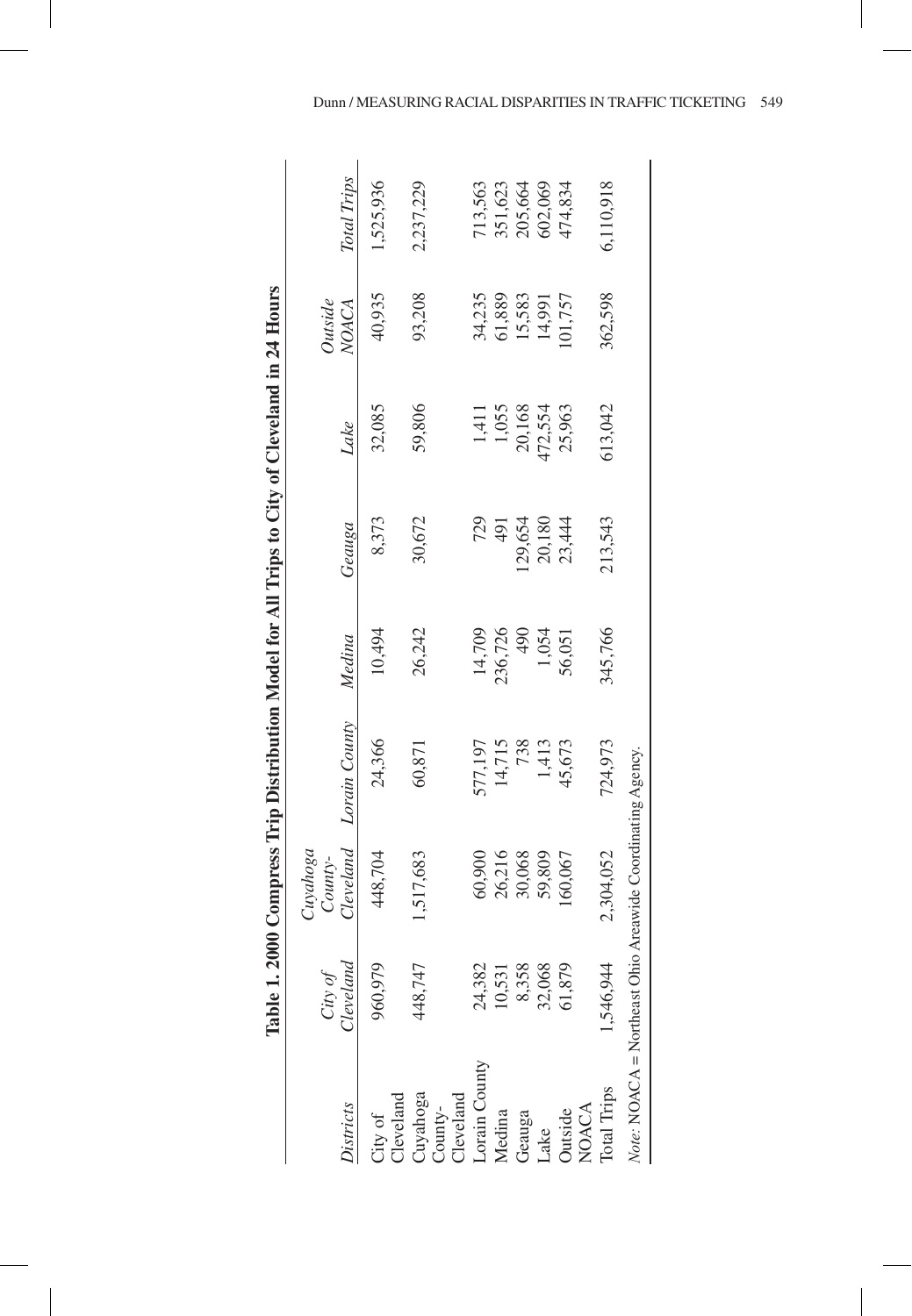Nationally, in 2000, a reported 24 percent of black households, 17 percent of Latino (Hispanic) households, 15 percent of Native American households, and 13 percent of Asian households did not own a vehicle in comparison to 7 percent of white households (Lui, Dixon, & Leondar-Wright, 2006). To compute the percentage of persons in each racial group without access to a motor vehicle, the number of households within each racial group without a vehicle is drawn from the census and divided by the average number of persons per household (Fridell, 2004). Using these methods, an estimated 21 percent of blacks, 7 percent of whites, and 10 percent of other minorities (including Alaskan Indian and Native American, Asian, native Hawaiian, Pacific Islanders, and people that identified as some other race and two or more races) did not own a vehicle in the state of Ohio in 2000.

However, rather than use the statewide percentage of persons from each racial group that did not own or have access to a motor vehicle in this study, the percentage of persons in each racial group without access to a motor vehicle was calculated for each county included in the gravity model. These figures were computed by compiling census data for households without a motor vehicle for each racial group within the 13-county region. These figures were then multiplied by the average number of persons within each household to estimate the number of individuals within each racial group without access to a motor vehicle. This measurement provides a refined estimate of who is driving on the city's streets—including the race of the majority of motorists of legal driving age with access to a motor vehicle who live within and outside the city.

# **Data Analysis**

The data in the traffic ticket database were used in conjunction with the driving population derived from the gravity model and the census demographic data to analyze the citywide traffic ticketing patterns by race. First, frequencies were generated from the traffic ticket data to determine the overall percentage of blacks, whites, and motorists of other races ticketed in the city during the two-year observation period (April 1999–May 2001). The difference between the percentage of the driving population that each racial group represented and the percentage of tickets members of each group received was calculated to determine the absolute disparity between the two numbers. These percentages were then used to compute a ratio reflecting the percentage of tickets received by each group in relation to their percentage of the driving population.10 This traffic ticket–to-driving population ratio was used to compute a ratio of the likelihood of being ticketed by the police in Cleveland if a motorist is black or a member of another racial minority group in comparison to whites. A ratio of 1 reflects the expected proportional share of tickets for each racial group in relation to the share of the driving population that group represents (Harris, 2002).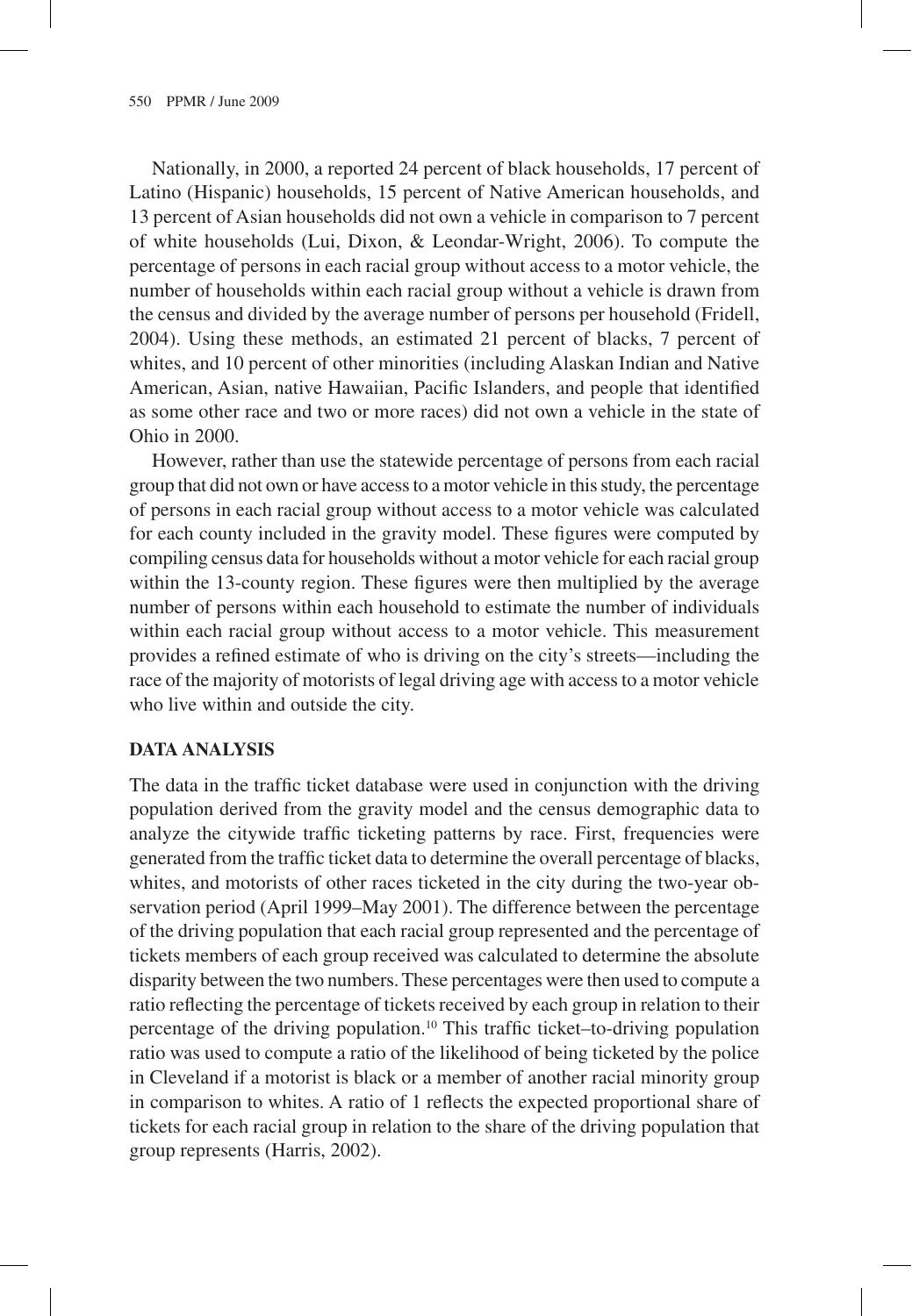## **Findings**

Based on the NOACA gravity model, the city of Cleveland's average daily driving population is estimated at 3,072,880. Ninety-two percent of these motorists are from within Cuyahoga County, with 63 percent coming from within the city of Cleveland and 29 percent from the remaining areas in the county. Totaling the sum of 2000 U.S. Census data for all persons of driving age (15–75 years old) by race from the 13 contributing counties in the gravity model, blacks account for 40 percent (1,242,418) of the driving age population, whites represent 53 percent  $(1,625,560)$ , and persons of other races make up 7 percent  $(204,903)$ .<sup>11</sup>

These figures are further adjusted by accounting for the percentage of persons within each racial group without access to a motor vehicle. There were 45,812 black households, 79,787 white households, and 9,640 other minority households without access to a motor vehicle in the 13-county region from which Cleveland's driving population is drawn. Multiplying the number of households within each racial group without access to a vehicle by the average number of persons per household for each racial group, an estimated 114,988 blacks, 197,073 whites, and 27,560 other minorities lack access to motor vehicles in this 13-county region.

These figures, however, include all persons within households without access to a vehicle, including youth and seniors not within the 15–75 year old driving age population parameters. Therefore, to measure only persons within the driving age population with access to a motor vehicle, the driving age population for each racial group was divided by the total population for each group, which provides the percentage of the respective population that the driving population represents. The number of individuals of each race without access to a motor vehicle was then multiplied by this percentage to estimate the number of persons of driving age without access to a motor vehicle within each racial group. This figure was then subtracted from the portion of the driving age population that each race represents in the gravity model. This provides a refined estimate of the percentage of the driving age population with access to a motor vehicle for each racial group within the 13-county region.

The percentage of blacks and other minorities of driving age who did not own or ostensibly have access to a motor vehicle within the 13 counties was slightly higher than the statewide figures, with 22.1 percent of blacks (compared to 21 percent) and 13.9 percent of other minorities (compared to 10 percent) not owning a vehicle. The percentage of whites of driving age without access to a vehicle in the region was consistent with the 7 percent statewide. Multiplying the driving age population for each racial group by the respective percentage of each group without access to a vehicle, the product of the calculation for each group is subtracted from the percentage of the driving age population each group represents. Therefore, accounting for driving age and access to a motor vehicle, blacks represent 31.17 percent (957,815), whites represent 49.29 percent (1,514,732), and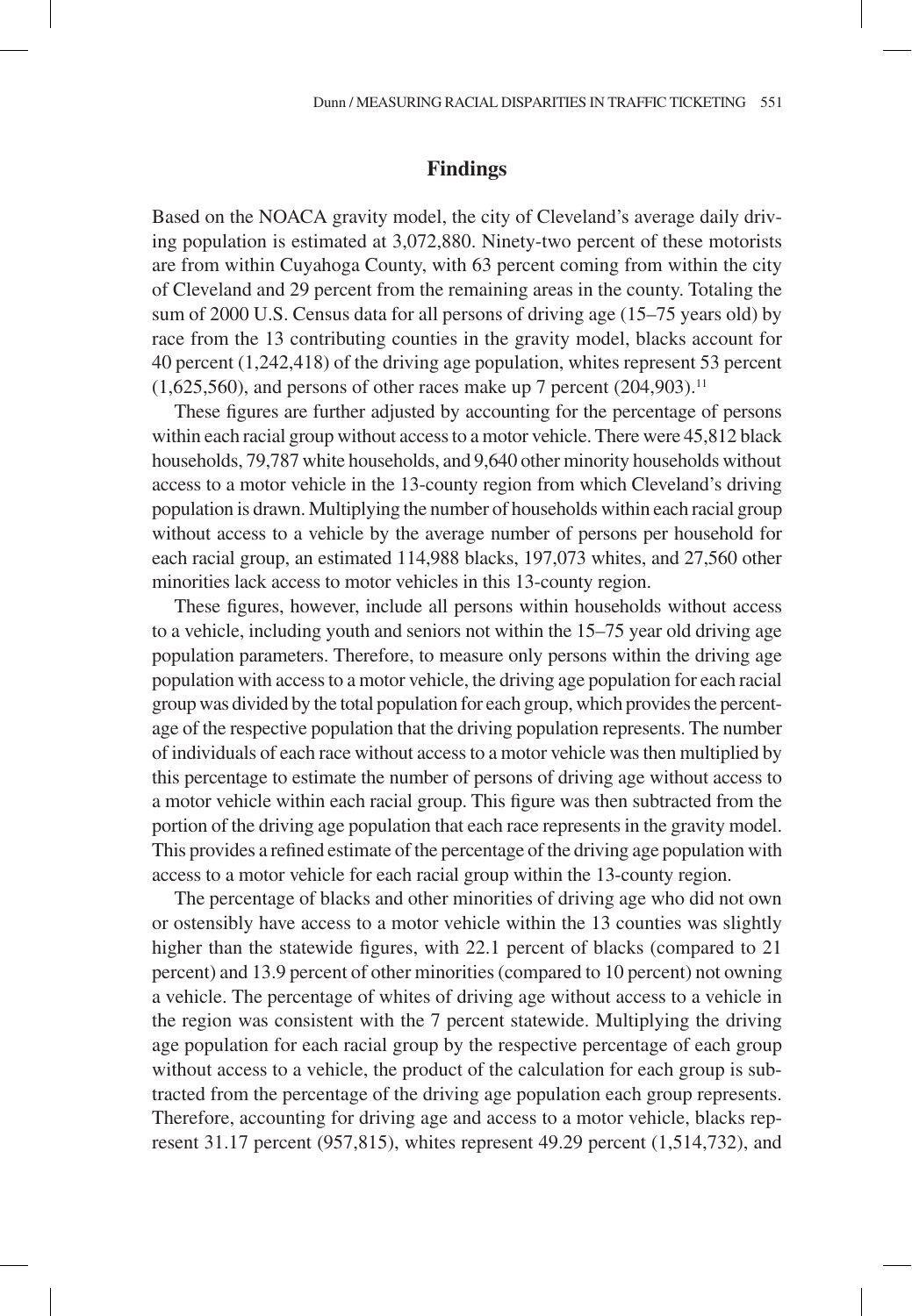|              |                |    |                    |       |                                        | Ratios <sup>b</sup>   |                 |
|--------------|----------------|----|--------------------|-------|----------------------------------------|-----------------------|-----------------|
|              | <b>Tickets</b> |    | Driving population |       | Absolute<br>disparity                  | Tickets/              |                 |
|              | n              | %  | n                  | $\%$  | <i>(percentage)</i><br><i>points</i> ) | driving<br>population | Likeli-<br>hood |
| Total        | 182,890        |    | 3,072,880          |       |                                        |                       |                 |
| <b>Black</b> | 105,706        | 58 | 957,815            | 31.17 | $+26.83$                               | 1.86                  | 2.55            |
| White        | 66,341         | 36 | 1,514,732          | 49.29 | $-13.29$                               | 0.73                  |                 |
| Other        | 10.933         | 6  | 185.180            | 6.03  | $-0.03$                                | 0.99                  | 1.36            |

## **Table 2. Ticket/Driving Population**

*Notes*: Driving population estimates taken from Northeast Ohio Areawide Coordinating Agency (NOACA) 2000 Compress Trip Distribution Model for the City of Cleveland. Racial group data imputed from 2000 U.S. Census to NOACA gravity model. The ticket/driving population ratio reflects the percentage of tickets received for each group in comparison to their percentage of the driving population. The likelihood ratio represents the chances of non-whites being ticketed in Cleveland in comparison to whites.

other minorities represent 6.03 percent (185,180) of Cleveland's estimated driving population of 3,072,880 motorists (i.e., vehicle trips) commuting to, from, and throughout the city within a 24-hour period. The racial/ethnic demographics of the remaining 13.5 percent (415,152) of the city's driving population within the gravity model are unspecified. This indeterminate segment of the driving population is consistent with the chief technical advisor for the regional planning agency's (NOACA) explanation as stated above, that a portion of the model's trips (i.e., motorists) are from areas outside of the counties abutting the agency's service area, surrounding states, and the contiguous United States.

#### **Citywide Traffic Ticketing Patterns**

Analyzing the 182,980 traffic tickets written in the city between April 1999 and May 2001 by race reveals that blacks received 105,706 or 58 percent of the traffic citations. Whites received 66,341 (36 percent) of the traffic tickets during this period, while motorists of other races received 10,933 (6 percent) of the citations. There is an absolute disparity of  $+26.83$  percentage points (58 percent – 31.17 percent) between the percentage of tickets that blacks received and the proportion of the driving population that is black. This is in comparison to  $a - 13.29$  percentage point disparity for whites (36 percent – 49.29 percent) and virtually no disparity for other minorities (6 percent  $-6.03$  percent).

In comparison to the percentage of the city's driving population each racial group comprises, blacks received a disproportionate share of the traffic tickets written citywide, while whites and other minorities received less than their proportional share of the traffic citations (see Table 2). As shown by the likelihood ratio of tickets received by each racial group in comparison to their percentage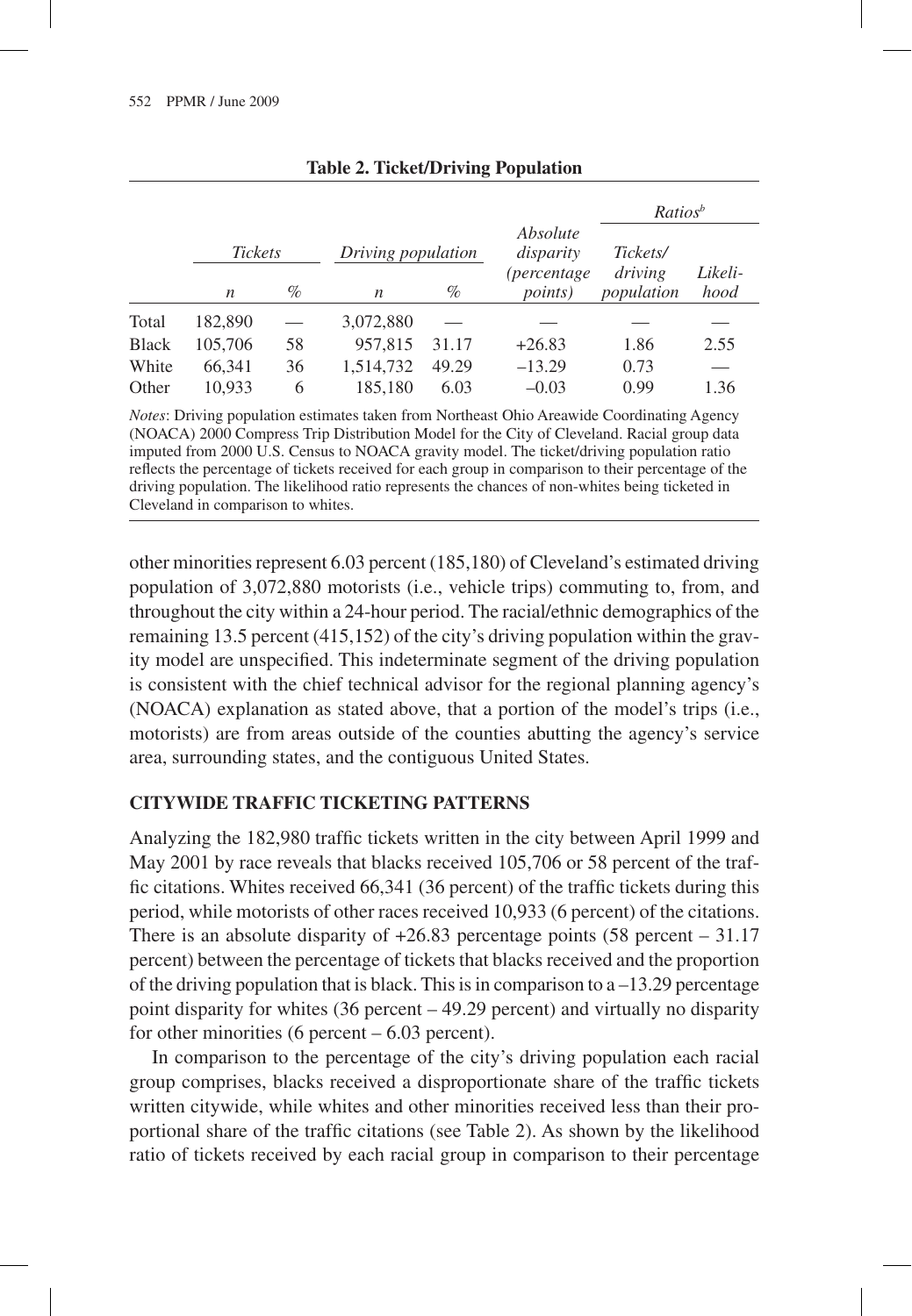|                                                                                                                        |             |                       | <b>Black driving population</b>                     | Likelihood ratio for blacks |                                       |
|------------------------------------------------------------------------------------------------------------------------|-------------|-----------------------|-----------------------------------------------------|-----------------------------|---------------------------------------|
| City                                                                                                                   | Tickets (%) | Driving age<br>$(\%)$ | Driving age<br>& vehicle<br><i>ownership</i> $(\%)$ | Driving age                 | Driving age<br>& vehicle<br>ownership |
| Cleveland                                                                                                              | 58.0        | 40.0                  | 31.7                                                | 2.13                        | 2.55                                  |
| Columbus/<br><b>Franklin County</b>                                                                                    | 25.2        | 16.0                  | 12.6                                                | (2.07)<br>1.80              | (2.44)<br>2.40                        |
| Akron                                                                                                                  | 37.6        | 22.7                  | 17.9                                                | 2.04                        | 2.70                                  |
| Toledo                                                                                                                 | 31.0        | 18.0                  | 14.2                                                | 2.02                        | 2.70                                  |
| Dayton                                                                                                                 | 50.0        | 38.0                  | 30.0                                                | 1.80                        | 2.50                                  |
| <i>Note:</i> Likelihood ratio of black motorists' being ticketed using Harris's (2002) black/non-black<br>measurement. |             |                       |                                                     |                             |                                       |

| Table 3. Likelihood of Blacks' Being Ticketed in Major Ohio Cities |  |  |  |
|--------------------------------------------------------------------|--|--|--|
|--------------------------------------------------------------------|--|--|--|

of the driving population in Table 2, blacks received more than one and threefourths (1.86) of their proportional share of traffic tickets, while whites received just under three-fourths (0.73) of their proportional share, and other minorities received approximately their expected proportional share of tickets (0.99) in relation to the percentage of the driving population they represent. When compared to whites, blacks driving in the city of Cleveland are more than two and a half times as likely (2.55) to be ticketed as whites, while members of other racial groups are slightly more than one and a third times as likely (1.36) to be ticketed by police as whites. In addition, as shown in Table 3, adjusting for driving age only, the 2.13 likelihood ratio (2.07 using black/non-black measure) of being ticketed is actually greater for blacks in Cleveland than blacks in the other Ohio cities included in Harris's (2002) study (a high of 2.04 in Akron). However, after adjusting for vehicle ownership blacks in Cleveland have a 2.55 likelihood ratio of being ticketed by police in relation to white motorists. Utilizing Harris's measurement comparing blacks to non-blacks, the 2.4 likelihood ratio for blacks in Cleveland and Columbus is the lowest among the five cities, while blacks in Dayton were 2.5 times as likely as non-blacks to be ticketed, and blacks in Akron and Toledo had the highest likelihood of being ticketed by police in comparison to non-blacks, with a likelihood ratio of 2.7.

#### **Summary, Discussion, and Conclusion**

The results of this study's analysis of traffic ticket data from the city of Cleveland for a two-year period using gravity model estimates of the city's driving population adjusted for driving age and access to motor vehicles revealed that blacks were disproportionately ticketed by the Cleveland Police Department relative to their presence in the city's driving population. Blacks driving on city streets were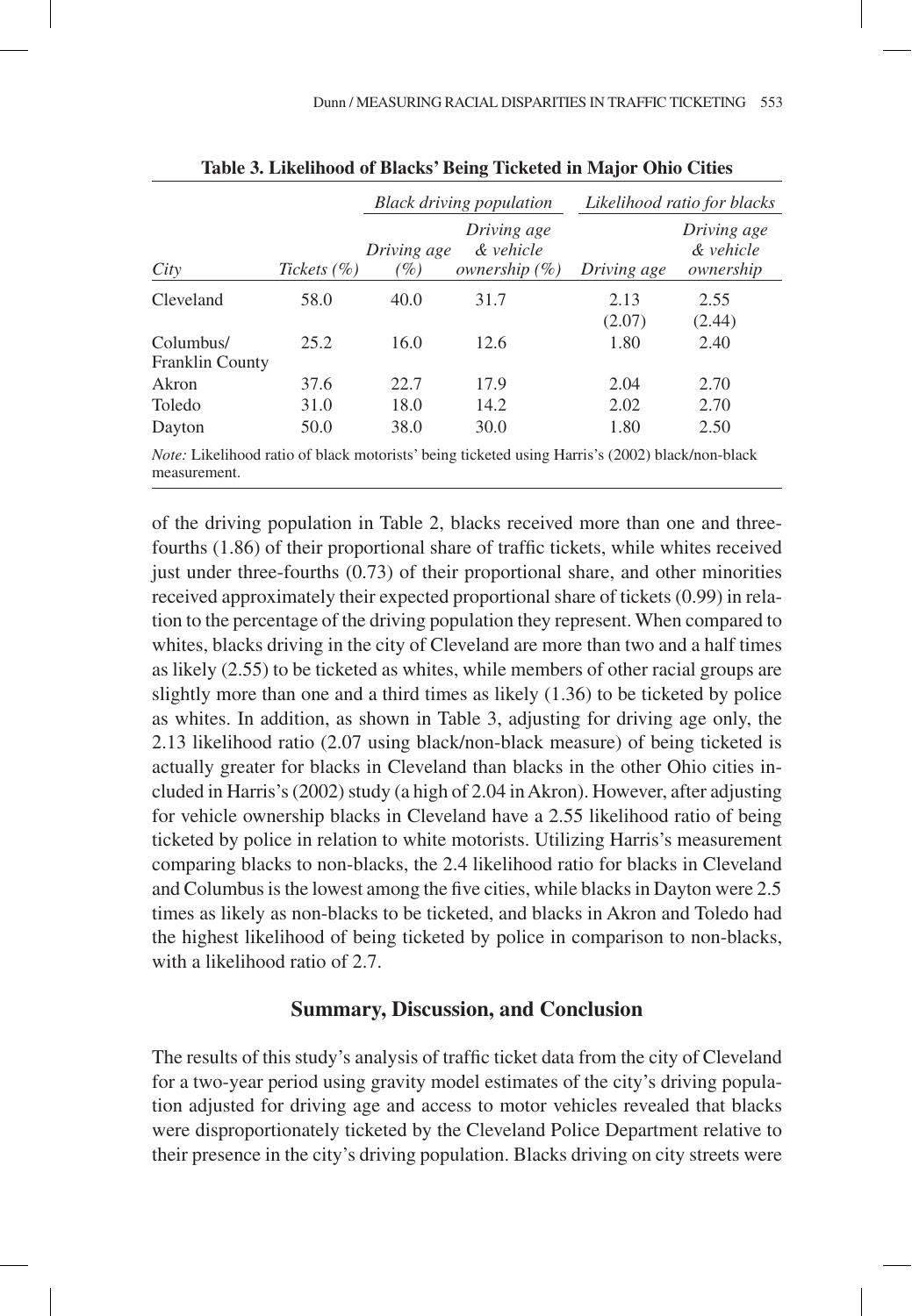more than two and a half times as likely (2.55) to be ticketed by police as white motorists and received 86 percent more (1.86) than their expected proportional share of traffic tickets. Minority motorists of other races were roughly one-third more likely (1.36) to be ticketed than whites and received approximately their expected proportional share of tickets citywide (0.99). Meanwhile, whites driving in the city received considerably less than their expected share of tickets (0.73) relative to their proportion of the driving population.

#### **Discussion**

As noted, while not providing conclusive evidence of racial profiling, the findings in this study do provide a compelling indication that a potential problem of racially biased policing in regard to black motorists in the city of Cleveland may exist. This possibility should pose considerable concern for public officials and law enforcement at the local and state level, as well as for city residents and others traveling on the city's streets, and could serve as the impetus for local officials to expend the necessary resources to conduct further research.

Again, further research is needed before it can be concluded that the disproportionate ticketing of black motorists observed in this study is the result of racially biased traffic enforcement or racial profiling. Specifically, research conducted at a lower or micro-level of analysis is needed. Research utilizing observational data on law-violating behavior collected within a representative sample of subareas (e.g., police district or major traffic arteries) within the city should be used to compare with the traffic ticketing data from the respective subareas, which would then be analyzed by race/ethnicity. Another possible approach is that suggested by Walker (2003, 2005) wherein internal benchmarks are used to compare the traffic ticketing data of similarly situated officers patrolling within the same subarea. This method can be used to identify specific officers who might be stopping a disproportionate number of motorists of a particular race/ethnicity relative to their peers despite the fact that the patrol area might be in a neighborhood predominantly of that race/ ethnicity. This internal benchmarking, however, does not address the issue of racial profiling from an institutional-racism perspective, which would help identify patterns or practices at the police district or departmental levels as does the aforementioned method as well as the methods employed in this particular study.

This study's findings not only indicate the magnitude of the disproportionate ticketing of blacks in Cleveland, the second largest city in Ohio, but viewed in conjunction with the findings from the four Ohio cities of Columbus/Franklin County, Akron, Toledo, and Dayton included in Harris's study, they strengthen his assertion that "there could be a profiling problem in Ohio" (2002, p. 69). Before adjusting the 13-county residential census data for access to a motor vehicle and using Harris's racial categories comparing blacks and non-blacks, blacks in Cleveland have a greater likelihood of being ticketed than blacks in each of the other cities.<sup>12</sup>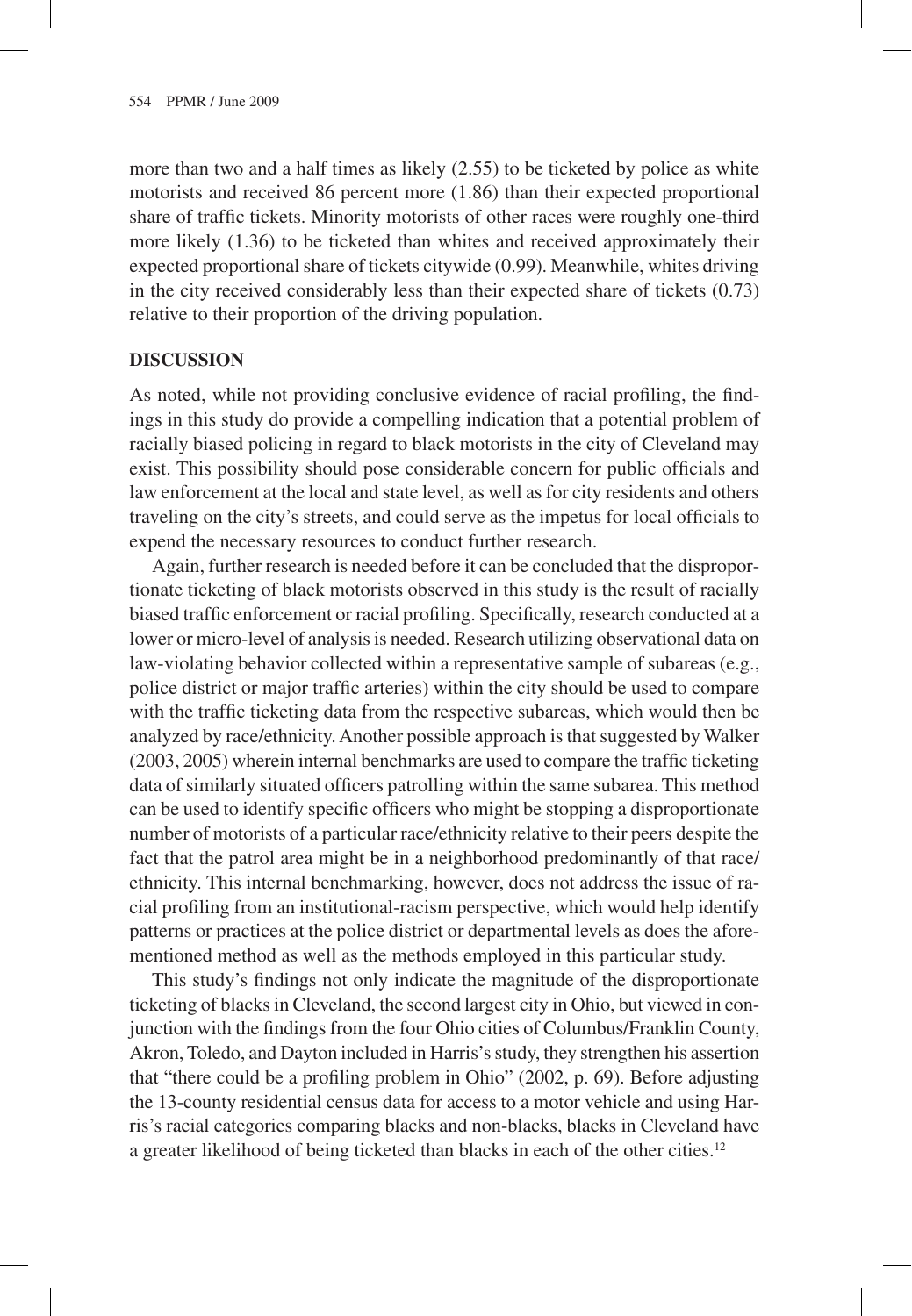The disproportionate ticketing patterns of blacks in the city of Cleveland observed in this study bring into question the consensus theory argument on the objective application of the law and the impartial sanctioning of those who violate the law irrespective of race, and are more in line with conflict theorists' line of reasoning. Anderson's quote, "To be White is to be seen by the police—at least superficially—as an ally, eligible for consideration and for much more deferential treatment than that accorded blacks in general" (2000, p. 320), seems to capture the essence of the conflict theorists' argument, which, it could be argued, relate to the disparities found in the ticketing of blacks and whites in this study.

Moreover, this study provides an incremental advancement to the research methods used to measure racial disparities in traffic ticketing of minorities by using traffic flow data derived from a gravity model weighted by residential census data adjusted for race, age, and vehicle ownership. This method provides a more well-defined driving population than those methods utilized in earlier studies of racial profiling within large geographic areas or urban jurisdictions utilizing traffic flow data or residential census data independently.

#### **Implications**

The Cleveland Police Department's traffic ticketing distribution patterns observed in this study may have various adverse consequences for the city and its population in general. However, blacks in the city are most at risk of the adverse consequences of this disproportionate ticketing in that it predisposes them to increased contact, and potentially deeper involvement, with the criminal justice system. Through disproportionate ticketing, legal situations can easily mount and create circumstances that appear overwhelming, particularly for young, low-income blacks, and often with outcomes that are less than desirable. Such was the case for Timothy Thomas, the 19-year-old African-American male shot and killed by a Cincinnati police officer while fleeing police after a warrant was issued for his arrest stemming from 14 tickets for minor traffic violations. The shooting sparked two days of rioting in that Ohio city in 2001 (Samuels, 2004).

While being disproportionately burdened with the direct cost of fines resulting from the uneven distribution of traffic citations in the city, blacks are also subjected to the potential indirect economic costs resulting from frequent traffic violations such as increased auto insurance rates and the loss of their driver's licenses. In Ohio, motorists receive either two or four points on their driving records for each moving traffic violation not involving alcohol or resulting in a felony conviction, depending on the severity of the infraction. Driver's licenses are suspended for a minimum of a year after 12 points are accumulated on a person's driving record within a two-year period. Suspension of one's driver's license can cause considerable economic hardships aside from the cost of reinstatement fees, which range from \$75 for a first offense, \$250 for the second offense, and \$500 for each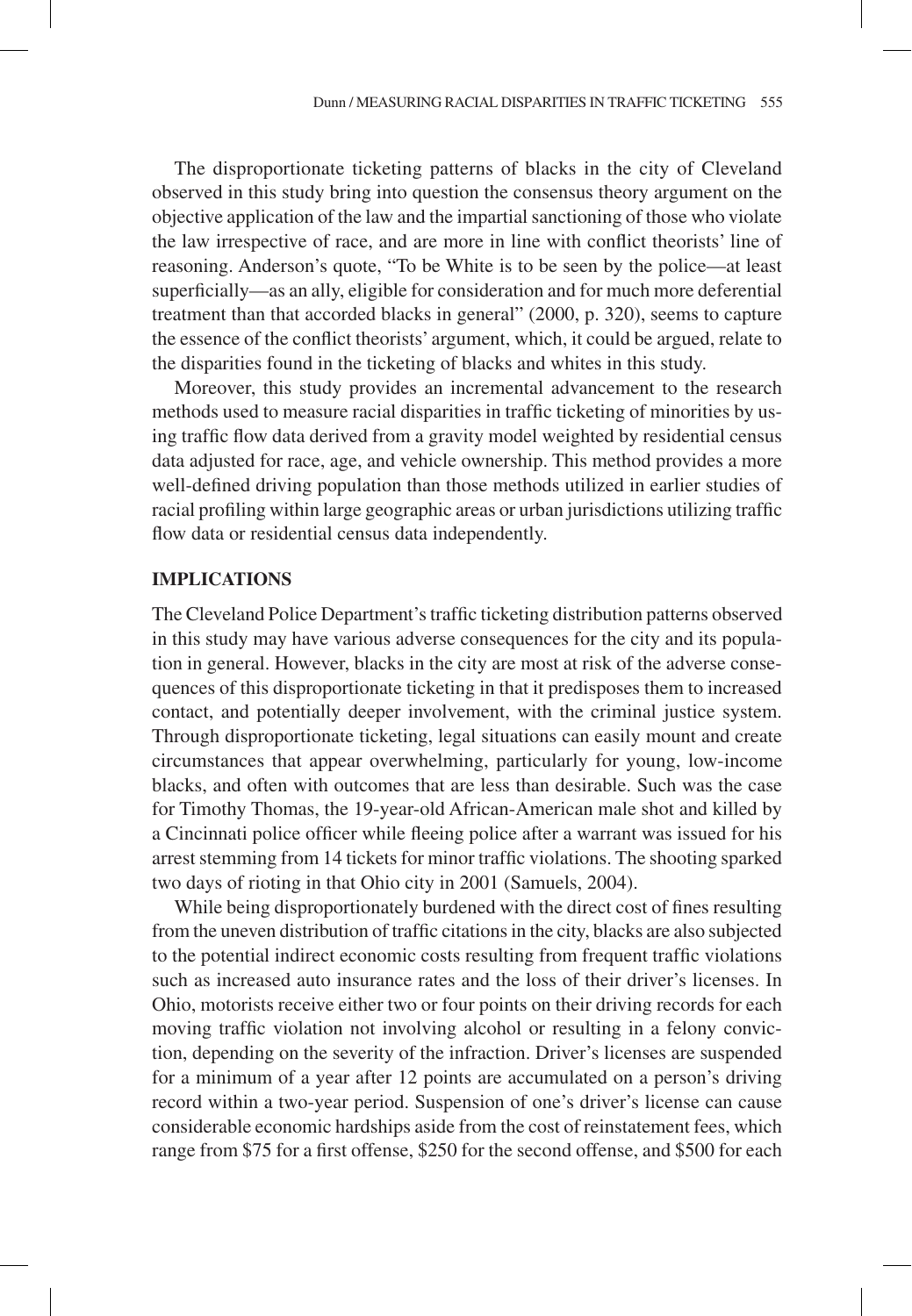subsequent offense (Ohio Revised Code, Sec. 4510.03.7). The loss of a driver's license would pose significant difficulties for almost anyone, but its impact would be extremely acute for many of the marginally employed, predominantly black inner-city residents, and further exacerbate the already problematic jobs-to-skill set spatial mismatch in the region, as many of the jobs that a significant portion of inner-city residents are most qualified for are located outside Cleveland's central city. Along with potentially impeding the mobility and access of inner-city residents to suburban labor markets, such conditions can also serve to further intensify the overwhelmingly black, concentrated poverty and the economic decline in the city of Cleveland, which was ranked the poorest big city in the nation in both 2004 and 2006 (Suchetka & Galbincea, 2006).

#### **Conclusion**

The methodology used in this study provides city officials and law enforcement administrators, particularly those within large municipal jurisdictions, with a relatively cost-efficient means of measuring the social equity performance of their city's law enforcement agency using data that should be readily available. This method enables city leaders and law enforcement officials to ensure that fairness, equity, and integrity are an integral part of the manner in which the police provide service to, and interact with, all members of the public.

However, city and law enforcement officials must first have the political will and fortitude to address such sensitive and perplexing issues as racial profiling. As Harris (2007) reported, although scholars have conducted research that intersects race and policing for a number of years, criminal justice professionals, particularly the police as a profession, have not generally welcomed such work. Citing arguments such as those put forth by proponents of racial profiling that see the practice as effective—policing based on crime statistics and the laws of probability—Harris contended that police view research that investigates issues such as racial profiling as labeling "the law enforcement profession as a whole, or an individual police department, or perhaps some particular group of officers, as racist" (2007, p. 1).

Law enforcement officials should not approach efforts to address racial and social inequities defensively but, rather, seize the opportunity to confront an issue that negatively affects a significant and growing portion of the American public and undermines the perception of legitimacy and trust in the police and the criminal justice system within certain communities. Such reform efforts can serve to improve the relationship between the police and minority communities, particularly that with the African-American community, which has historically been strained. Nor should police officials simply dismiss such work as an attack on police as being racist. What is at issue in this and similar studies are institutionalized practices that are often embodied in the informal policies that have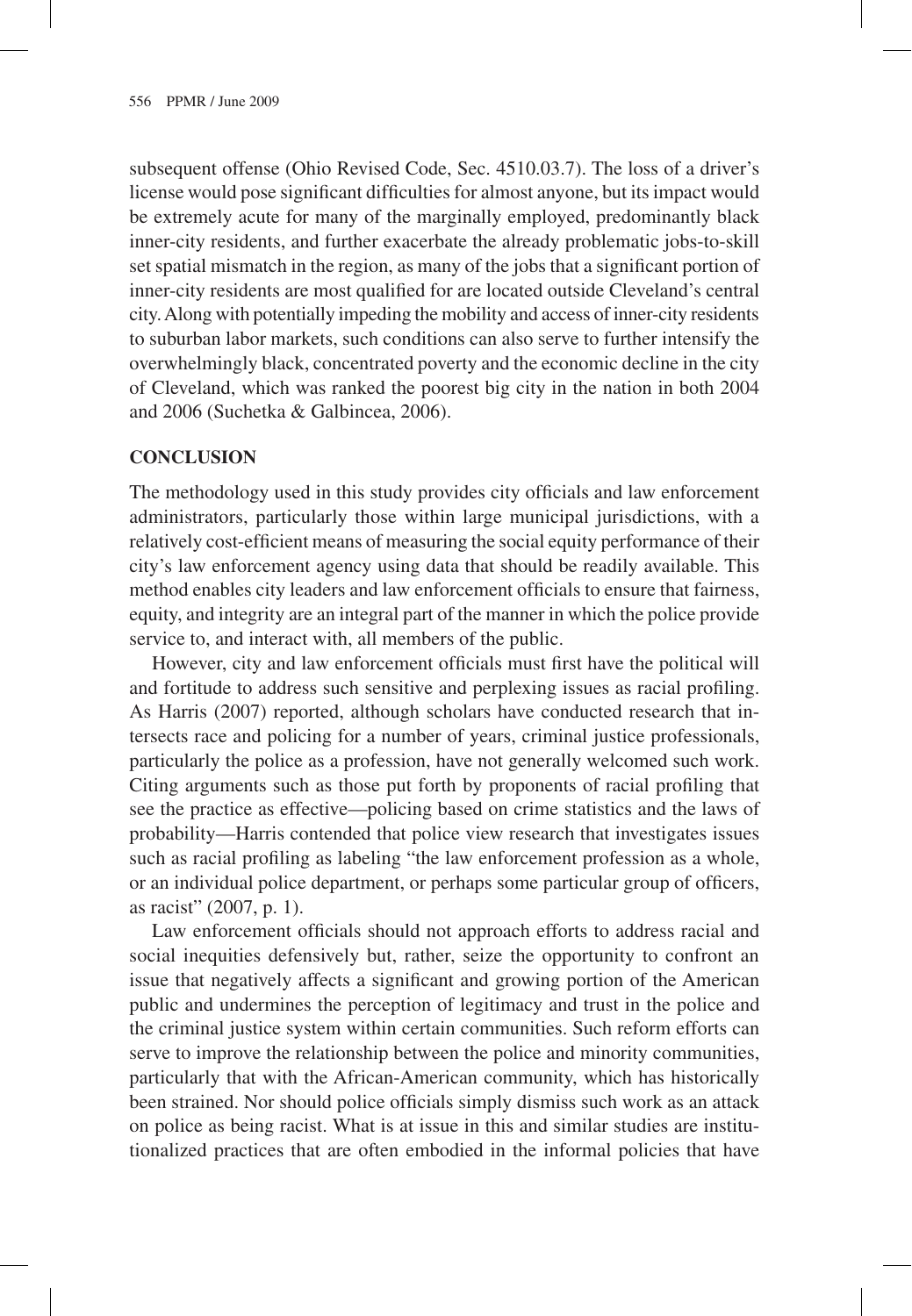been unwittingly passed on through generations of law enforcement officers and are manifest in racially discriminatory outcomes.

Citing research from the field of cognitive psychology (Devine, 1989; Greenwald & Banaji, 1995; Sommers & Ellsworth, 2000, 2001). Harris (2007, p. 8) explained that "most people harbor racial and ethnic biases on the unconscious level" and "these unconsciously held biases operate independent of any consciously held beliefs and outside the awareness of those who hold them." In research examining the influence of implicit biases on a police officer's decision to shoot a person perceived to be potentially threatening the officer with a deadly weapon, Correll et al. Park, Judd, and Wittenbrink (as cited in Harris, 2007) found that the decision to shoot was made more quickly if the suspect was black and the decision not to shoot was made more quickly if the suspect was white. This study also found a strong shooter bias for those subjects that believed there is a pervasive racial stereotype in America of African Americans as aggressive and violent, which held regardless of the race of the subject. Thus, these studies indicate that most people in the United States, including police officers regardless of their race, are influenced by unconscious racial and ethnic biases.

Despite the seemingly discouraging implications of these studies' findings in regard to reducing racial bias in policing, Sommers and Ellsworth found that "by making racial issues salient" subjects were likely to act in a more nonbiased manner (as cited in Harris, 2007, p. 13), and Devine found that "by consciously directing one's thought processes, one can overcome the influence of the automatically engaged biases and stereotypes that inhabit the unconscious" (as cited in Harris, 2007, p. 13).

Therefore, it is imperative that research such as this be used to illuminate the social and racial inequalities that exist within policing and the criminal justice system as whole and make the decision makers within these institutions cognizant of the unconscious biases that lay dormant in the mind. Although no individual is responsible for creating the circumstances from which racially biased outcomes such as those found in this study emanate, administrators at the top of these institutions and organizations must take responsibility and the lead in reifying them.

#### **Policy Recommendations**

There are a number of initiatives the city leaders and law enforcement administrators can implement to help address the racial disparities found in this study. Although the Cleveland Police Department does collect racial demographic data on traffic tickets, legislation has not been enacted to govern the collection of this data. City officials should pass legislation prohibiting the use of racial profiling and requiring the collection and regular reporting of racial demographic data on every traffic stop made in the city, not just those resulting in tickets. Passing such legislation will help ensure uniform data collection procedures and standards and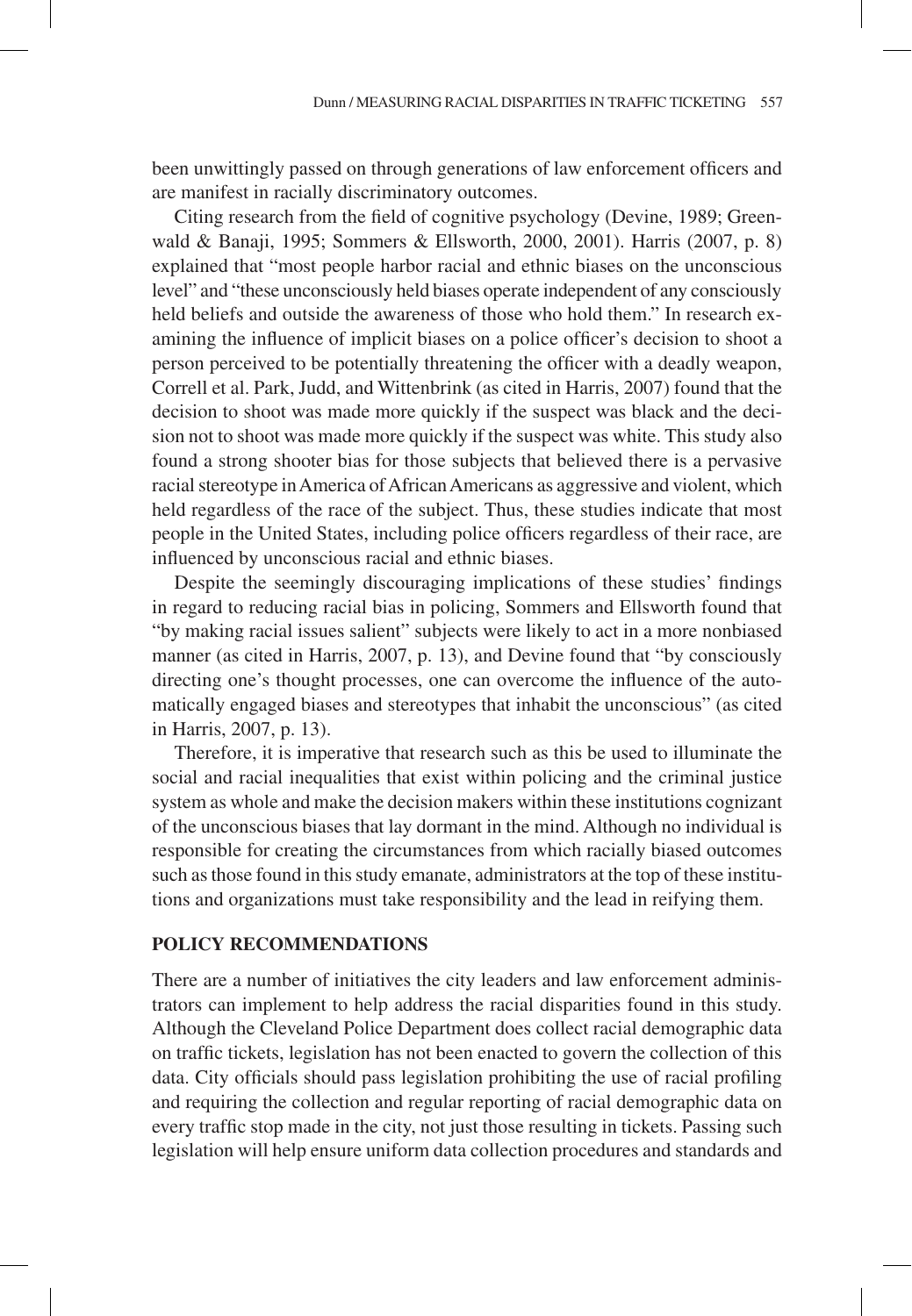provide oversight and the necessary financial resources to effectively carry out this initiative. Enactment of municipal legislation will also help the city promote social equity in the delivery of its police services by establishing sanctions for noncompliance with the legislation.

In addition, technology can be utilized to reduce the level of subjectivity or the potential bias of the individual police officer in the administering of traffic tickets by equipping police cruisers with video cameras and installing cameras at stoplights on the busiest thoroughfares or those with the highest incidences of moving traffic violations (Dunn, 2004). This will not only ward off racially biased traffic enforcement, it will also protect police against questionable charges of racial profiling or abuse by providing an objective record of events. And lastly, such studies can be used to provide cultural sensitivity and diversity training both to new police recruits in the academy and to veteran officers as a part of their annual in-service training.

## **Notes**

1. This research was cited during Lamberth's testimony as an expert witness in the case, *State v. Pedro Soto*, 1996*.* The 11 states from which the driving population data were drawn were not cited in the testimony.

2. Harris (2002) grouped all non-black minorities into the category with whites, thereby further increasing the conservativeness of his findings on the racial disparity between the ticketing of blacks and non-blacks in these four metropolitan areas.

3. Fifteen is the youngest age at which a person can legally drive in Ohio and most states with a driver's permit, and 75 is the age at which there is a significant decline in the number of people driving observed.

4. Information was gathered from discussion with the Cleveland Police Department traffic ticket database administrator.

5. The racial categories used from the 2000 Census were people who are white alone, black or African American alone, American Indian or Alaska Native alone, Asian alone, native Hawaiian or other Pacific Islander alone, some other race alone, and two or more races. People who are Hispanic or Latino were not included because, according to the 2000 census, race and Hispanic origin are two separate concepts, and people who are Hispanic may be of any race.

6. The gravity model data weighted by race and vehicle ownership/access accounts for 92.3 percent of the motorists in the model. This is consistent with the statement made by the NOACA chief technical advisor that the remaining drivers (7.8 percent) in the model for which demographic information is unknown are from areas of the contiguous United States beyond the abutting counties in the model.

7. The racial demographics of the Cleveland Police Department are of limited relevance in this analysis of racial disparities in traffic ticketing in that this study examines the aggregate traffic citation distribution patterns by race at the city level rather than at the individual police officer level. The study examines the resulting disparities as a reflection of institutional racism instead of the manifestation of individual police officer bias, which is the inference of the latter model, the traditional framework within which the topic of racial profiling is generally discussed.

8. NOACA chief technical advisor David E. Owens suggested that the number of drivers contributing to the gravity model from the contiguous United States was negligible and, therefore, could be disregarded in estimating the racial composition of Cleveland's driving population (personal communication, April 2003).

9. Approximately 73 percent of Ohio's population fell within the driving age parameters (15–75 years old) in 2000.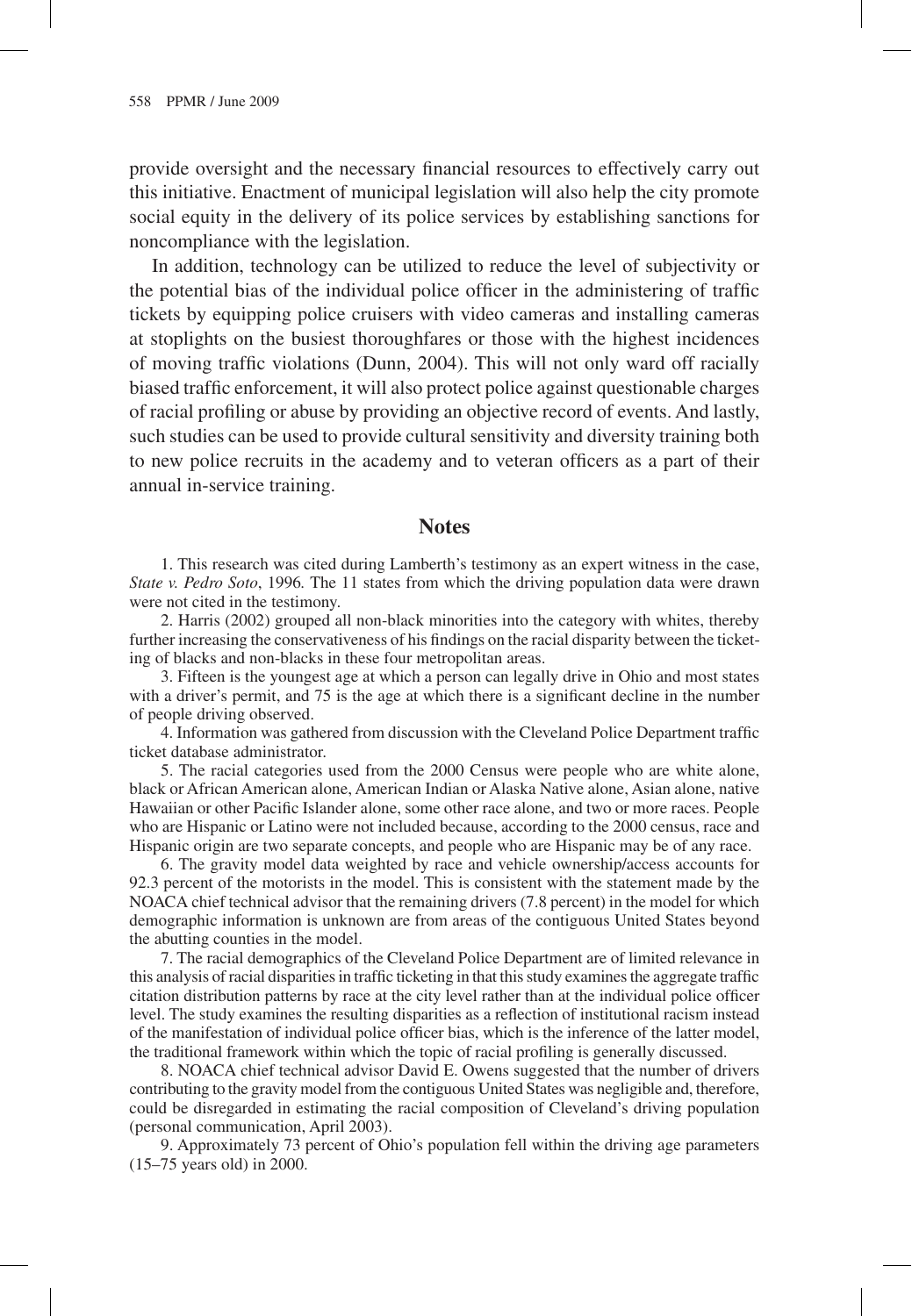10. The percentage of tickets received by each group was divided by the percentage of the driving population they represent.

11. This use of racial demographic data to determine the racial composition of the driving population assumes that the driving behavior of each racial group is relatively the same. However, other factors that could considerably influence driving behavior are the amount of driving for work, entertainment/recreation, shopping, and so on. It has been consistently noted in research literature that the black unemployment rate is generally twice that of white population, and there is little empirical evidence to suggest a significant difference in travel for entertainment/ recreation and shopping among racial groups. Therefore, the use of these factors would further reduce the estimate of the black driving population below that derived from the integrated gravity model and census data.

12. Harris (2002) compared blacks in the driving population with non-black motorists, combining the percentages of white and other minority motorists in the driving population. Using this measure, non-blacks in Cleveland represented 60 percent of the driving age population and 55.32 percent of the driving age population with access to a vehicle. Non-blacks received 42 percent of the tickets in the city, resulting in ticketing-to-driving population ratios of 0.70 (0.42/0.60) and 0.76 (0.42/0.5532) for each respective measure of the driving population. Blacks were 58 percent of those ticketed and 40 percent of the driving age population and 31.17 percent of the driving age population with access to a vehicle, reflecting ticketing-to-driving population ratios of 1.45 and 1.86, respectively. The likelihood ratios for blacks in Cleveland in relation to non-blacks are 2.07 (1.45/.70) and 2.44 (1.86/.76).

# **References**

- Alpert, G.P., Dunham, R.G., & Smith, M.R. (2007). Investigating racial profiling by the Miami-Dade Police Department: A multimethod approach. *Criminology & Public Policy, 6*(1), 25–55.
- Anderson, E. (2000). *Code of the street: Decency, violence, and the moral life of the inner city.* New York: Norton.
- Bauer, J., & Chambliss, W. (1997). Generating fear: The politics of crime reporting. *Crime, Law, and Social Change, 27*(2), 87–107.
- Blumstein, A. (1993). Racial disproportionality of U.S. prison populations revisited. *University of Colorado Law Review, 64*(3), 743–760.
- Bridges, G., Crutchfield, R., & Simpson, E. (1987). Crime, social structure and criminal punishment: White and non-white rates of imprisonment. *Social Problems, 34*(4), 345–361.
- Brunet, J.R. (2006, February). *Measuring social equity performance in the criminal justice system.* Paper presented at the Fifth Social Equity Leadership Conference, National Academy of Public Administration, Omaha.
- Carroll, J.D. (1955). Spatial interactions and the urban-metropolitan description. *Traffic Quarterly, 45*(2), 149–161*.*
- Chambliss, W., & Seidman, R. (1971). *Law, order, and power.* Reading, MA: Addison-Wesley.
- Cole, D. (1995). The paradox of race and crime: A comment on Randall Kennedy's "Politics of distinction." *Georgetown Law Journal, 83,* 2568–2569*.*
- Collins, B.K., & Gerber, B.J. (2008). Taken for granted? Managing for social equity in grant programs. *Public Administration Review, 68*(6), 1128–1141*.*
- Cureton, S.R. (2000). Justifiable arrests or discretionary justice: Predictors of racial arrest differentials. *Journal of Black Studies, 30*(5), 703–719.
- Decker, S.H., Rosenfeld, R., & Rojek, J. (2002). *Annual report on 2001 Missouri traffic stops.* http://ago.mo.gov/racialprofiling/2001/racialprofiling2001.htm, accessed March 12, 2009.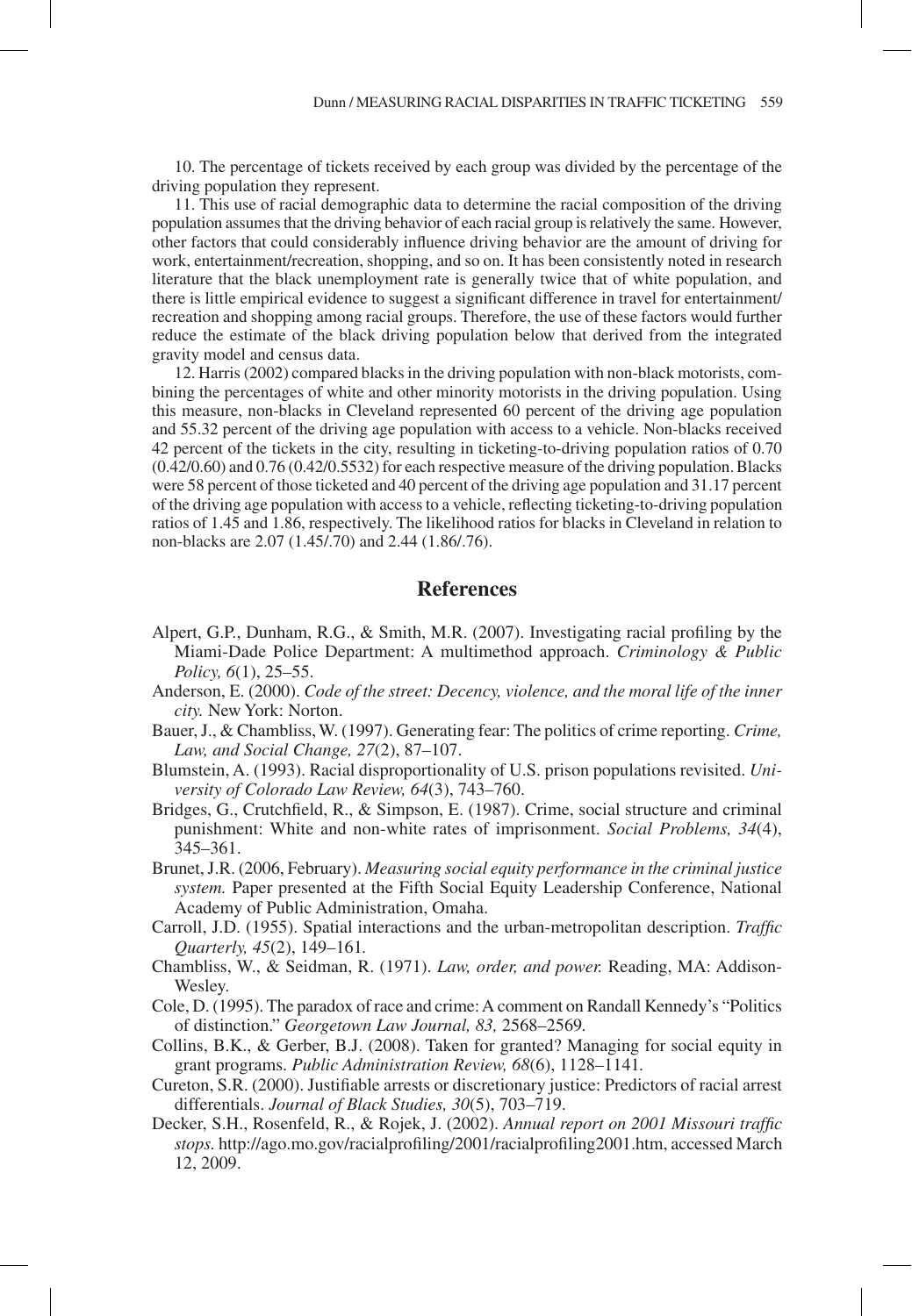- DeLisi, M., & Regoli, B. (1999). Race, conventional crime, and criminal justice: The declining importance of skin color. *Journal of Criminal Justice, 27*(6), 549–557.
- Devine, P.G. (1989). Stereotypes and prejudice: Their automatic and controlled components. *Journal of Personality and Social Psychology, 56*(1), 5–18.
- Devine, P.G. (2001). Implicit prejudice and stereotyping: How automatic are they? *Journal of Personality and Social Psychology, 81*(5), 757–759.
- Dunn, R.A. (2004). *Spatial profiling: To what extent do the Cleveland Police Department's traffic ticketing patterns disproportionately target blacks?* Ph.D. dissertation, Cleveland State University.
- Durose, M.R., Smith, E.L., & Langan, P. (2005). *Contacts between police and the public.*  Washington, DC: Bureau of Justice Statistics, U.S. Department of Justice, Office of Justice Programs.
- Engel, R. S., & Calnon, J. M. (2004). Examining the Influence of Drivers' Characteristics During Traffic Stops with Police: Results from a National Study. *Justice Quarterly, 21*(1), 49–90.
- Engel, R.S., Calnon, J.M., & Bernard, T.J. (2002). Theory and racial profiling: Shortcomings and future directions in research. *Justice Quarterly, 19*(2), 249–273.
- Engel, R.S., Frank, J., Tillyer, R., & Klahm, C. (2006). *Cleveland Division of Police traffic stop data study: Final report.* Cincinnati: University of Cincinnati, Division of Criminal Justice.
- Esquith, S.L. (1998). John Rawls and public administration. In T.D. Lynch & T.J. Dicker (Eds.), *Handbook of organization theory and management* (pp. 339–355). New York: Marcel Dekker.
- Farrell, A., McDevitt, J., Cronin, S., & Pierce, E. (2003). *Rhode Island Traffic Stop Statistics Act final report.* Boston: Northeastern University Institute of Race and Justice.
- Fridell, L.A. (2004). By the numbers: A guide for analyzing race data from vehicle stops. Washington, DC: Police Executive Research Forum.
- Ginsberg, T., & Goldman, H. (1999, March 2). Firing of N.J. police superintendent. Knight Ridder/Tribune News Service.
- Gordon, P. (1988). Black people and the criminal law: Rhetoric and reality. *International Journal of the Sociology of Law, 16,* 295–313.
- Greenwald, A. G., & Banaji, M. R. (1995). Implicit social cognition: Attitudes, self-esteem and stereotypes. *Psychological Review, 102,* 4–27.
- Harris, D.A. (1999a). *Driving while black: Racial profiling on our nation's highways.* New York: ACLU Department of Public Education.
- Harris, D.A. (1999b). The stories, the statistics, and the law: Measuring "driving while black." *Minnesota Law Review, 84*(2), 265–326.
- Harris, D.A. (2002). *Profiles in injustice: Why racial profiling cannot work*. New York: New Press.
- Harris, D.A. (2007). The importance of research on race and policing: Making race salient to individuals and institutions within criminal justice. *Criminology & Public Policy, 6*(1), 5–23*.*
- Hawkins, D. (1987). Beyond anomalies: Rethinking the conflict perspective on race and criminal punishment. *Social Forces, 65*(3), 719–745.
- Kennedy, R. (1994). The state, criminal law, and racial discrimination: A comment. *Harvard Law Review, 107,* 1255–1278*.*
- Kennedy, R. (1997). *Race, crime, and the law.* New York: Pantheon Books.
- Lamberth, J. (1996). *State of New Jersey vs. Pedro Soto,* 324 N. J. Super.66; 734 A.2d 350; 1996 N. J. Super. Lexis 554.
- Lui, M., Dixon, E., & Leondar-Wright, B. (2006). *State of the dream 2006.* Boston: United for a Fair Economy.
- Lynch, M., & Patterson, E. (1996). *Justice with prejudice.* Guilderland, NY: Harrow and Heston.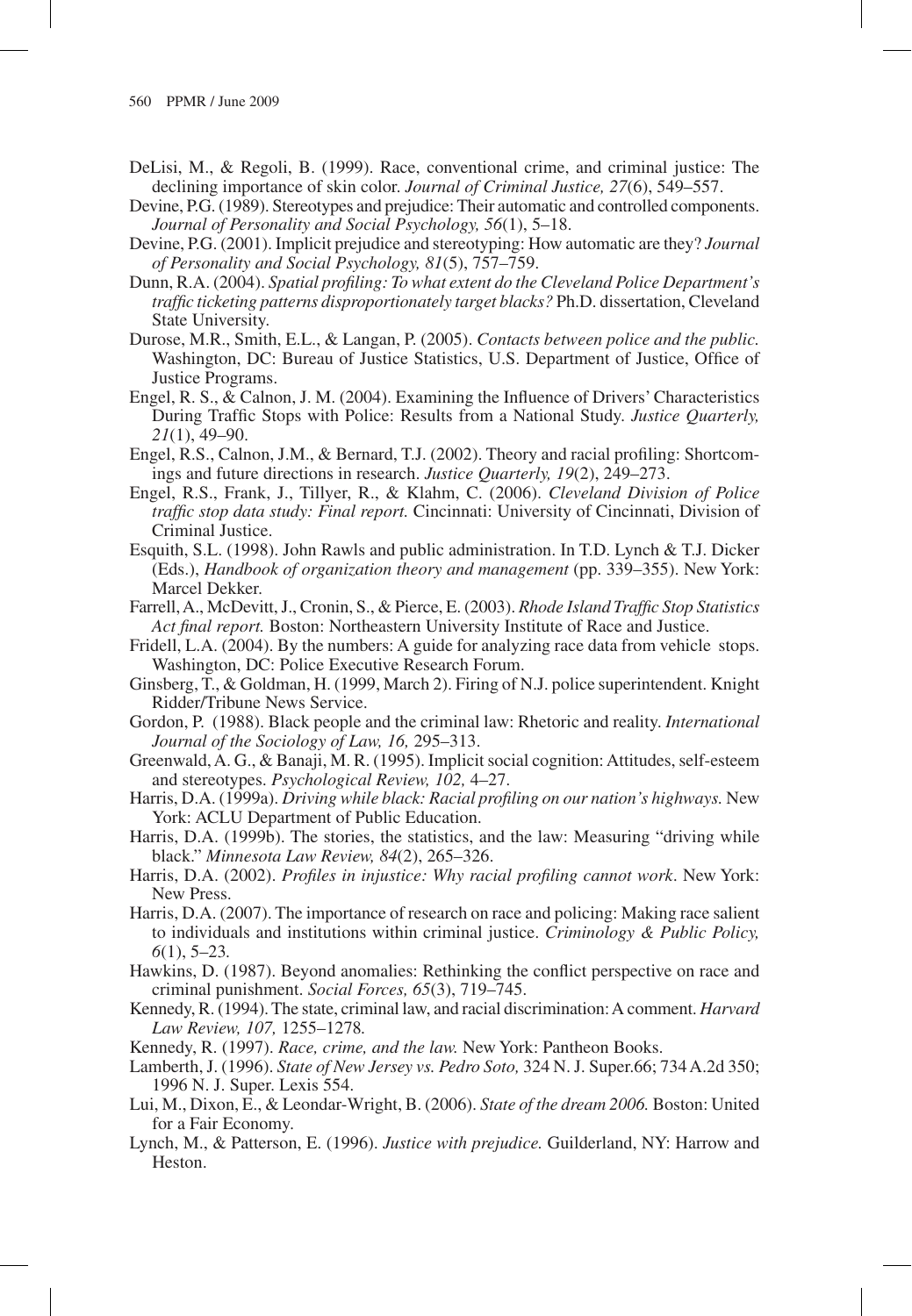- MacDonald, H. (2003). *Are cops racist? How the war against the police harms black Americans.* Chicago: Ivan R. Dee.
- Mann, C. (1993). *Unequal justice: A question of color.* Bloomington: Indiana University Press.
- Mauer, M. (1999). *The crisis of the young African American male and the criminal justice system.* Washington, DC: Sentencing Project.
- Mauer, M. (2006). *Race to incarcerate.* New York: New Press.
- Milovanovic, D., & Russell, K. (Eds.). (2001). *Petit apartheid in the U.S. criminal justice system.* Durham, NC: Carolina Academic Press.
- Ohio Revised Code Title XLV Motor Vehicles, Aeronautics, Watercraft. Driver's License Suspension, Cancellation, Revocation. Chapter 4510, Sec.0.3.07.
- Quinney, R. (1970). *The social reality of crime.* Boston: Little, Brown.
- Ramirez, D., McDevitt, J., & Farrell, A. (2000). *A resource guide on racial profiling data collection systems.* Boston: Northeastern University Press.
- Salling, M. (2001). *Cleveland neighborhood conditions and trends.* Cleveland: Maxine Goodman-Levin College of Urban Affairs.
- Samuels, J. (Producer). (2004, April 9). *A pattern of suspicion: Dateline investigates claims of racial profiling* [Television broadcast]. NBC.
- Smiley, T. (2006). *The covenant with black America.* Chicago: Third World Press.
- Smith, R.L., & Davis, D. (2002, December 30). Migration patterns hold back Cleveland: Segregation takes economic toll, analysts say. *Plain Dealer,* pp. A1–A8.
- Sommers, S.R., & Ellsworth, P.C. (2000). Race in the courtroom: Perceptions of guilt and dispositional attributions. *Personality and Social Psychology Bulletin, 26*(11), 1367–1379.
- Sommers, S.R., & Ellsworth, P.C. (2001). White juror bias: An investigation of prejudice against black defendants in the American courtroom. *Psychology, Public Policy, and Law, 7*(2), 201–229.
- Suchetka, D., & Galbincea, B. (2006, August 30). Cleveland: Poorest big city in the U.S., Census shows. *Plain Dealer,* p. A1.
- *State v. Pedro Soto,* 734 A.2d 350 (N.J. Super. Ct. Law. Div. 1996)
- Taylor, J., & Whitney, G. (1999). Crime and racial profiling by U.S. police. *Journal of Criminal Justice, 29*(4), 295–305.
- Walker, S. (2003, March). *Internal benchmarking for traffic stop data: An early intervention system approach.* Paper presented at the Confronting Racial Profiling in the 21st Century: New Challenges and Implications for Racial Justice Conference, Boston.
- Walker, S. (2005). *The new world of police accountability.* Thousand Oaks, CA.: Sage.
- Weitzer, R. (1996). Racial discrimination in the criminal justice system: Findings and problems in the literature. *Journal of Criminal Justice, 24*(4), 309–322.
- Western, B. (2006). *Punishment and inequality in America.* New York: Sage.
- Wilbanks, W. (1987). *Myth of a racist criminal justice system.* Monterrey, CA: Brooks/ Cole.
- Zingraff, M., Smith, W., Tomoaskovic-Devey, D., Mason, H.M., Warren, P.Y., Wright, C.P. et al. (2003). *The North Carolina highway study: Final report to the National Institute of Justice, U.S. Department of Justice.* Washington: U.S. Department of Justice.

*Ronnie A. Dunn is assistant professor of urban studies at Cleveland State University. He teaches classes in contemporary urban issues and public safety and justice management. His primary research interests include racial and social justice, health disparities, and inequality and the criminal justice system. He is currently conducting research on the efficacy of civilian review mechanisms in providing public oversight and police accountability.*